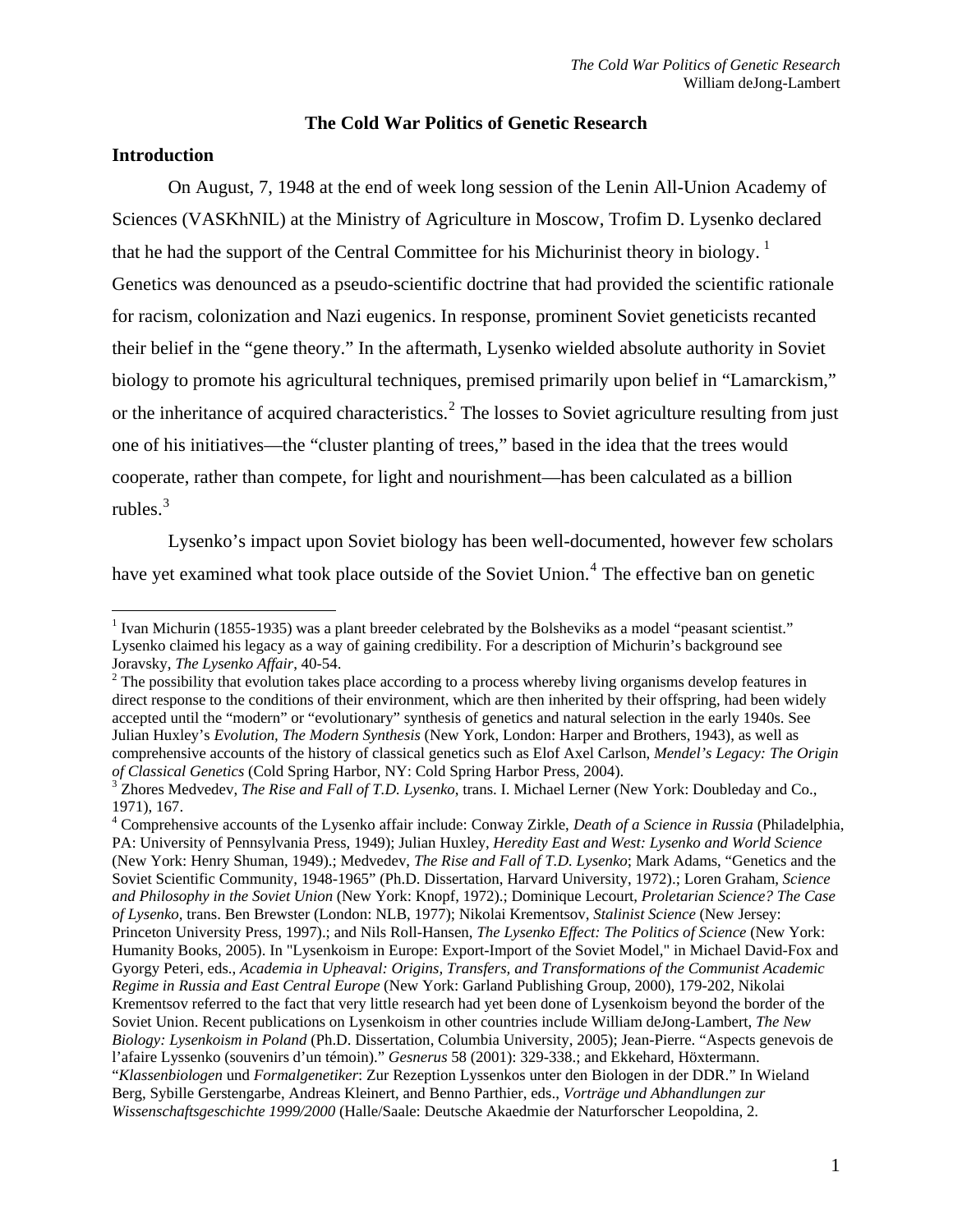research which followed resulted in similar mandates in other countries in the Soviet Bloc. Meanwhile in the West, criticism or support of Lysenko consisted of far more than simply the question of whether his theories had any merit. Biologists also used the opportunity to discuss larger issues concerning the use of their science to perpetuate beliefs in biological inferiority or superiority, the conflict between evolution and religion, as well as how scientific practice was understood among members of the lay community. Framing this was the question of how scientists should legitimately criticize one another, and the new pressures created by the post-World War II era. The Cold War was a period when scientists, intellectuals and academics across numerous disciplines were forced to confront a new interplay between power and knowledge.<sup>[5](#page-1-0)</sup> The fact that both the United States and the Soviet Union had been envisioned by their founders as "great experiments," with the potential to improve humanity, made the pressure put upon producers of knowledge that much greater.<sup>[6](#page-1-1)</sup>

 For purposes of clarity, I will focus my discussion on three biologists—Theodosius Dobzhansky, Herman J. Muller, and Leslie Clarence Dunn—who were among the most prominent respondents to the "Lysenko affair" in the United States. Though numerous other biologists also took part in support or criticism of Lysenko, these three were among the most actively engaged over the longest period of time.<sup>[7](#page-1-2)</sup> Dobzhansky was a Soviet biologist who came to the United States on a Rockefeller Grant in 1927 and never returned. Muller and Dunn both visited the Soviet Union and, to varying degrees, took part in the development of genetics during the interwar period. Their experiences prior to, and in the aftermath of, Lysenko's "purge" of genetics in the Soviet Union, demonstrates that the Lysenko affair was a controversy whose impact extended well beyond the borders of the Eastern Bloc. It raised fundamental issues concerning the political role of science and scientists on this side of the Iron Curtain as well.<sup>[8](#page-1-3)</sup>

<span id="page-1-0"></span><sup>5</sup> Christopher Simpson ed., *Universities and Empire: Money and Politics in the Social Sciences During the Cold War* (New York: The New Press, 1998), xi.; Jessica Wang, *American Science in an Age of Anxiety* (Chapel Hill, NC: University of North Carolina Press, 1999).

<span id="page-1-1"></span> $^6$  Odd Arne Westad, *The Global Cold War* (Cambridge: Cambridge University Press, 2007), 39.

<span id="page-1-2"></span> $\frac{7}{1}$  Other important figures in the United States and Great Britain include J.B.S. Haldane, Conway Zirkle and Julian Huxley, and to a lesser degree Milislav Demerec, Karl Sax, Robert Cook, Tracy Sonneborn, Francis Crew, C.D Darlington, James Fyfe and Salvador Luria.

<span id="page-1-3"></span><sup>8</sup> I recognize that the term "iron curtain" may be seen as problematic, [see for example, Yale Richmond, *Cultural Exchange and the Cold War: Raising the Iron Curtain* (University Park: Pennsylvania State Press, 2003).], however I use it here to refer to the political conditions as they were widely characterized during the period.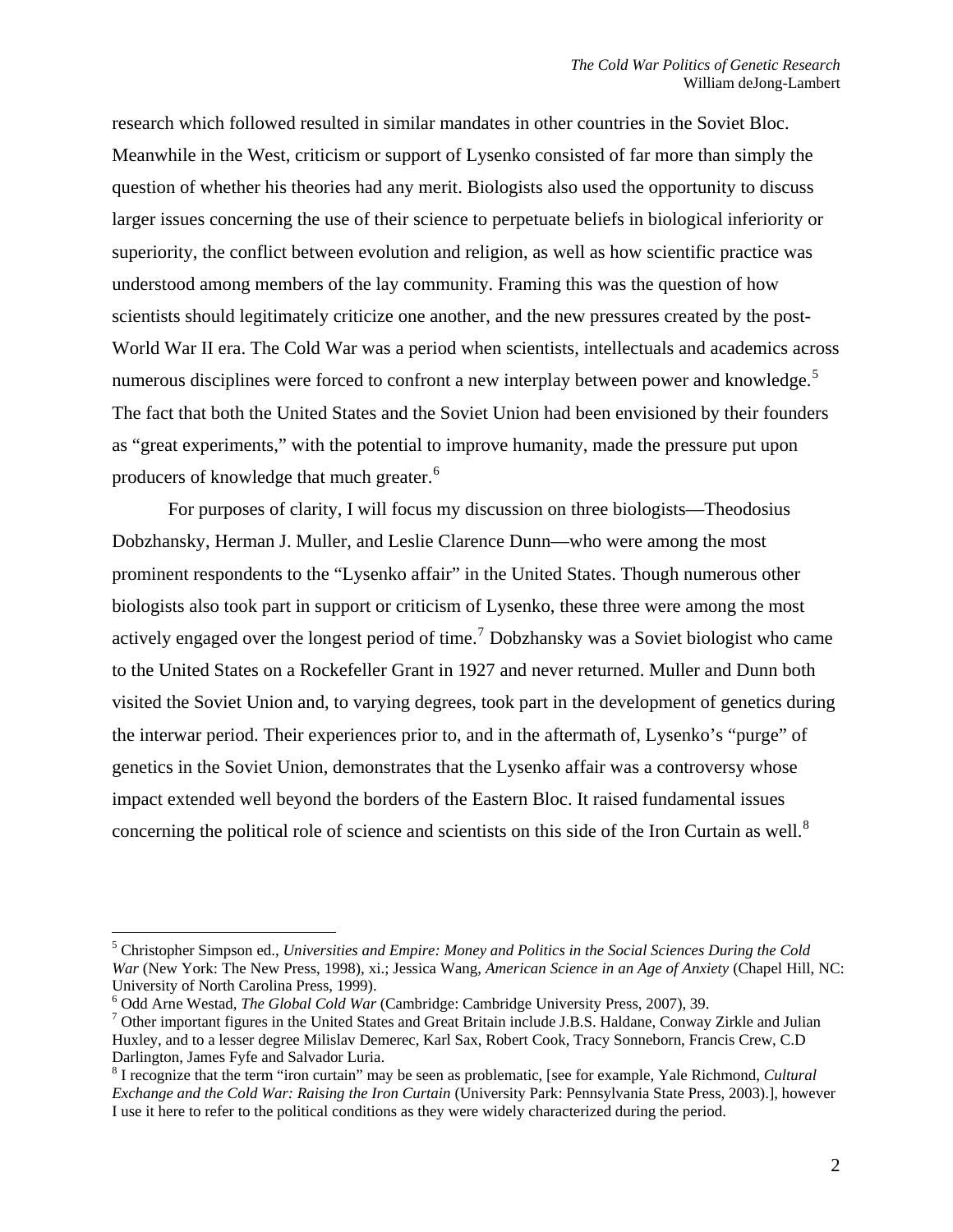### **Part I: Dobzhansky, Dunn, Muller and the Rise of T.D. Lysenko**

Theodosius Dobzhansky was born in Nemirov, a small town in Western Ukraine, on January 25, 1[9](#page-2-0)00, about a year after Lysenko.<sup>9</sup> He graduated high school in 1917, just after the February Revolution. He attended the University of Kiev, where conditions became increasingly chaotic as Europe reacted to the revolution in Russia and the outcome of the First World War. The city changed hands numerous times between Bolshevik, German and Polish forces during the next few years and Dobzhansky completed his degree amidst tremendous upheaval.<sup>[10](#page-2-1)</sup>

Once the turmoil was over, Dobzhansky became an instructor at an agricultural institute near Kiev where Lysenko was a student. Dobzhansky also read an account of the work of the work being done by T.H. Morgan and his students at Columbia University in the United States.<sup>[11](#page-2-2)</sup> The more he understood the importance of Morgan's work, the more he became interested in pursuing genetics. The perceptions of his colleagues at the institute however, were quite different. One colleague, Professor Votchal, referred to genetics as a "passing fad" and advised Dobzhansky not to waste his time engaged in something so "intellectually perverse." In his oral history memoirs Dobzhansky would later recount that "Lysenko regarded Votchal as a great scientist and doubtless took his words for revelation from on high." Dobzhansky also remembered that Votchal kept three books on his desk at all times: one by Aristotle, one by Darwin, and one by Votchal.<sup>[12](#page-2-3)</sup>

Dobzhansky made periodic pilgrimages to Moscow and Petrograd to read books that leading Russian geneticist, Nikolai Vavilov, brought back from the West. Dobzhansky wanted to work with *Drosophila melanogaster*—the fruit flies, that were the focus of research in Morgan's lab. After publishing the results of work he'd done with *Drosophila* samples in Moscow, he received an offer in Petrograd where he was able to work more closely with Vavilov. In 1927 he received a Rockefeller grant to conduct research at Morgan's lab and never returned to the Soviet Union. $13$ 

<span id="page-2-0"></span><sup>&</sup>lt;sup>9</sup> This date is according to the Georgian calendar. By the Julian calendar he was born January 12. Sophia Dobzhansky Coe, "Theodosius Dobzhansky: A Family Story." In Mark B. Adams ed., *The Evolution of Theodosius* 

<span id="page-2-2"></span><span id="page-2-1"></span><sup>&</sup>lt;sup>10</sup> The Reminiscences of Theodosius Dobzhansky, 25-47. Oral History Research Office. Columbia University, 1962.<br><sup>11</sup> An excellent account is Robert H. Kohler, *Lords of the Fly: Drosophila Genetics and the Experimental L* 

<span id="page-2-3"></span> $\overline{C}$ <sup>12</sup> Reminiscences of Theodosius Dobzhansky, 5, 135-136.

<span id="page-2-4"></span><sup>&</sup>lt;sup>13</sup> Reminiscences of Theodosius Dobzhansky, 5, 135-136.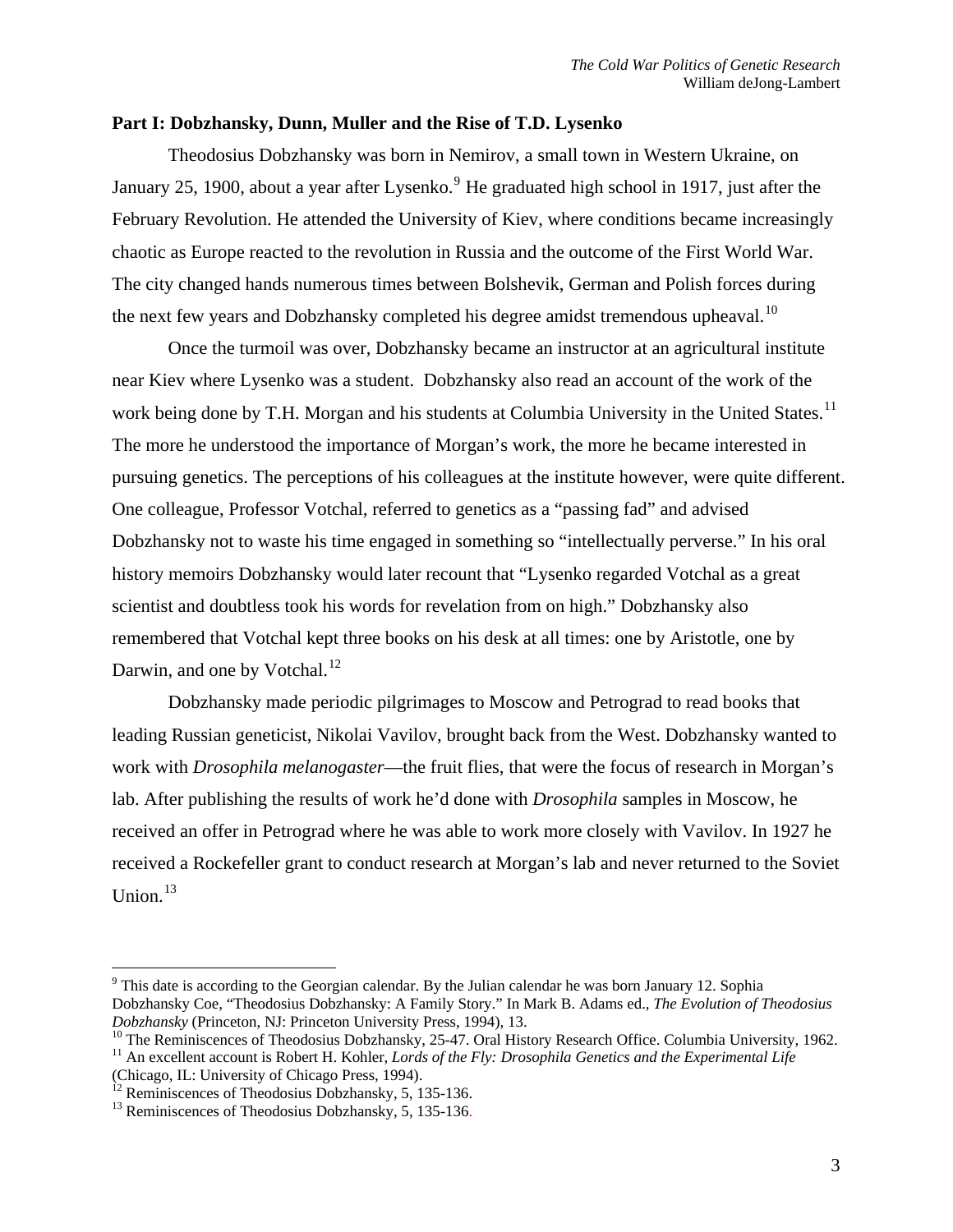1927 was also the year Leslie Clarence Dunn first visited the Soviet Union, on behalf of the Rockefeller Foundation. He had co-written a textbook, *Principles of Genetics*, which was already widely used, and later translated into Russian.<sup>[14](#page-3-0)</sup> Dunn arrived just in time for the tenth anniversary of the October Revolution, and the romantic impression he formed of Soviet socialism never left him. Dunn later recounted that Soviet science had a "revolutionary tinge": "Whereas Westerners were inclined to go in through the traditional front door, our Soviet colleagues seemed at times to break in through the back door or even to come up through the floor."[15](#page-3-1) Dunn met Vavilov in Moscow and got to know him well. He believed Vavilov led the charmed life of a tightrope walker—"he got things done, and his voice was heard, and he was paid attention to."<sup>[16](#page-3-2)</sup>

This perspective was matched by Dunn's social activism in the United States. As early as 1929 the "What Is Going On This Week" section of the *New York Times* advertised Professor L.C. Dunn of Columbia University giving a lecture on "Recent Advances in Genetics" at the American Museum of Natural History. He spoke out frequently against the use of genetics to rationalize prejudice against blacks and Jews, and wrote: "One of the best services that a biologist of long experience can render his fellow-citizens is to tell them in language which they can understand what he thinks of the human species."[17](#page-3-3) In 1933 Dunn served on the executive committee of the Emergency Committee in Aid of Displaced German Scholars. He was also a founding member of the National Council of American-Soviet Friendship and later became president of the American-Soviet Science Society.

 Dunn was born in 1893 in Buffalo, New York. He conducted his graduate work at Harvard University where he studied genetics and also became involved in the eugenics movement.<sup>[18](#page-3-4)</sup> As he later remembered: "One was aware at that time of a lot of idiocies and imbecilities where inheritance played some role, and one thought more, in those times, of what was then called the social burden of the unfit."<sup>[19](#page-3-5)</sup> Dunn, however, soon became skeptical, not

<span id="page-3-0"></span><sup>&</sup>lt;sup>14</sup> The Reminiscences of L.C. Dunn, 136-139. Oral History Research Office. Columbia University, 1961.

<span id="page-3-3"></span><span id="page-3-2"></span>

<span id="page-3-1"></span><sup>&</sup>lt;sup>15</sup> Dunn in Zirkle, Ed. *Death of a Science in Russia*, 51.<br><sup>16</sup> The Reminiscences of L.C. Dunn, 165-172. Oral History Research Office. Columbia University, 1961.<br><sup>17</sup> "What is Going on This Week," *New York Times*, Marc 19, 1944.

<span id="page-3-4"></span><sup>18</sup> Comprehensive histories of eugenics include Daniel Kevles, *In the Name of Eugenics: Genetics and the Uses of Human Heredity* (New York: Knopf, 1985)., and Elof Axel Carlson, *Unfit: A History of a Bad Idea* (Cold Spring Harbor, NY: Cold Spring Harbor Press, 2001).

<span id="page-3-5"></span><sup>&</sup>lt;sup>19</sup> The Reminiscences of L.C. Dunn, 42-43,. Oral History Research Office. Columbia University, 1961.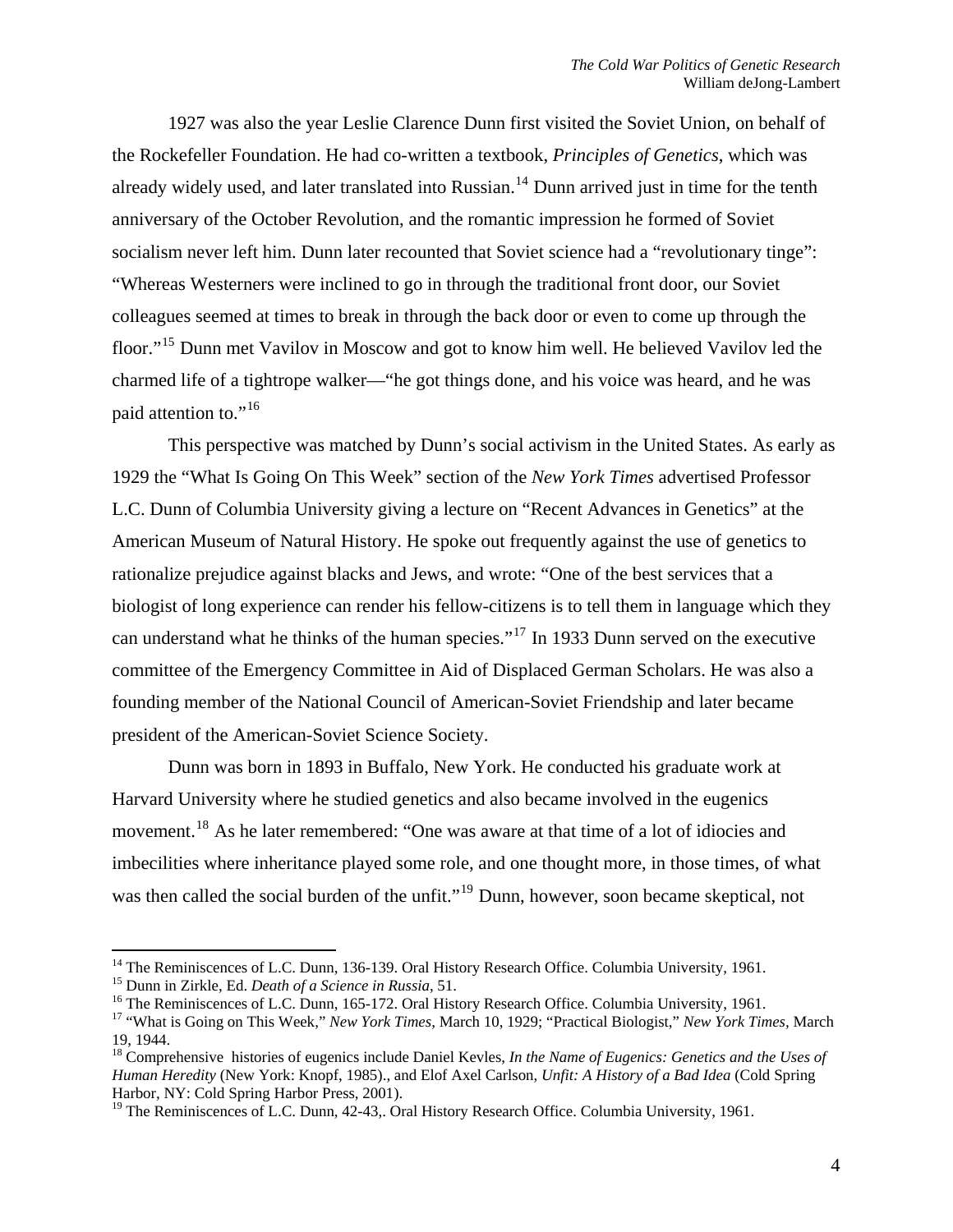only of the flimsy data upon which many eugenic studies were based, but also by the obvious racial and social prejudices of the movement's most enthusiastic members. Dunn married in 1918 and his oldest son Steven was born with cerebral palsy.<sup>[20](#page-4-0)</sup> It is likely that this personal detail, as well as his liberal politics, later played an important role in his response to Lysenko.

 If Dunn's perspective on the Lysenko affair was in part influenced by a brief, positive visit to the Soviet Union, and his skepticism of eugenics, Herman J. Muller was his opposite. Muller was a life-long advocate for eugenics, was also initially enchanted with the Soviet Union. He helped found genetic research by bringing the first samples of *Drosophila melanogaster* in 1922, and then returned for several years in the 1930s. His experiences during his second visit, however, later made him an ardent anti-communist. As his biographer, Elof Axel Carlson would later say, Muller was "burned" by his encounters with Stalin and Lysenko, and his attitude became "better dead than red." [21](#page-4-1)

Muller also studied under T.H. Morgan at Columbia where he developed a stong interest in eugenics. Muller's simultaneously burgeoning interest in socialism made him suspicious of the elitism with which eugenics was associated. But he also believed the "deformed" and "retarded" represented a genetic problem science should be allowed to solve.<sup>[22](#page-4-2)</sup> In 1916, as a professor at the William Marsh Rice Institute (later re-named Rice University) in Texas, he was asked to give a public lecture on biology and evolution. He warned his audience that in the past, natural selection eliminated inferior members of the human race by disease, war and famine. The advancement of civilization however, meant those who would have died off were now supported and able to live. Even worse, the shiftless and less intelligent tend to breed at a higher rate. Some audience members later complained about Muller's lecture, not because of what he'd said about eugenics, but because he'd endorsed evolution.<sup>[23](#page-4-3)</sup> Muller's fears of an "anti-evolutionary trend" he believed to be sweeping the nation were confirmed in 1925 by the "Monkey Trial" in Dayton Tennessee.

Muller thought that the Soviet Union was the ideal location for implementing a eugenics policy because artificial class barriers had been demolished. In 1920 Muller began teaching at

<span id="page-4-0"></span><sup>20</sup> Ibid.; Melina Gormley. *Geneticist L.C. Dunn: Politics, Activism and Community* (Ph.D. Dissertation. Oregon State, 2006), 100.

<span id="page-4-1"></span><sup>&</sup>lt;sup>21</sup> Elof Axel Carlson. Lecture. New York, NY. June 10, 2005.; Muller's FBI files contain numerous documents emphasizing that by the 1950s he believed the Soviet Union was even a greater threat "civilization" than atomic

<span id="page-4-2"></span>warfare.<br><sup>22</sup> Carlson, *Genes, Radiation and Society*, 34.

<span id="page-4-3"></span><sup>&</sup>lt;sup>23</sup> Carlson, *Genes, Radiation and Society*, 103-105.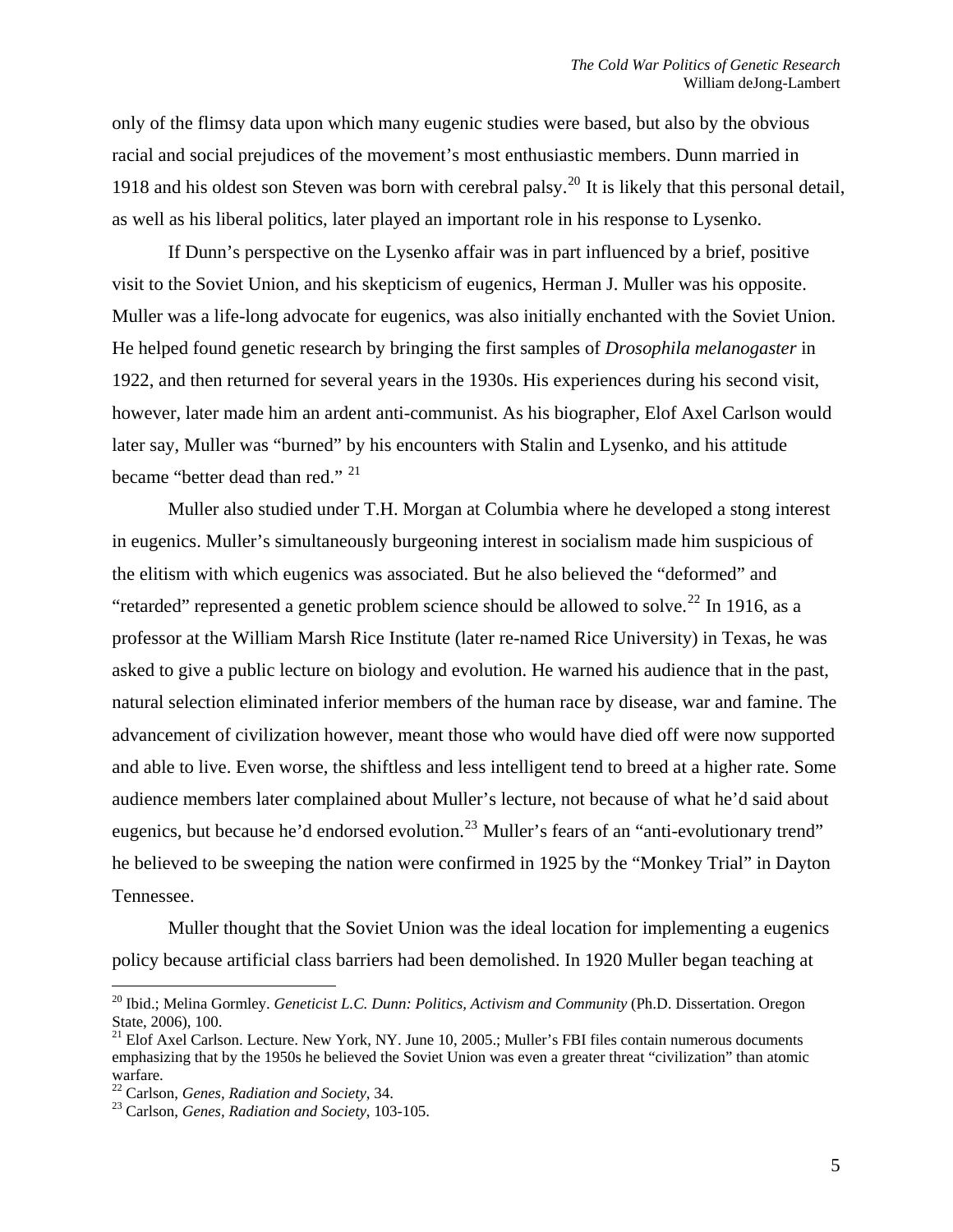the University of Texas at Austin. In Austin he became involved with the underground National Student League, an illegal leftist organization and came under investigation by the FBI. Fortunately in 1932 he received a Guggenheim which enabled to him to leave the United States to work at the Kaiser Wilhelm Institute for Brain Research in Berlin.<sup>[24](#page-5-0)</sup>

Before he left Muller attended the International Genetics Congress in New York City where he came out as a socialist. The *New York Times* quoted a speech where Muller said that "slums in our cities constitute veritable factories for the production of criminality among those who happen to be born in them, whether their parents were of the criminal class or not … Under these circumstances it is society, not the individual, which is the real criminal, and which stands to be judged."  $25$ 

In Berlin Muller witnessed Hitler's rise to power. He decided to relocate to the Soviet Union, at the invitation of Nikolai Vavilov, in 1933. Muller arrived a hero. The speech he'd given at the International Eugenics Congress in New York was translated and reprinted widely, and the Russian Academy of Sciences granted him, for the first time, the freedom of a full-time research position. Muller published articles in popular magazines praising the collective farms and support for science he saw around him. He contrasted these conditions with the United States where academics were losing their jobs and funding for scientific research had become even scantier during the Great Depression.<sup>[26](#page-5-2)</sup> Muller also sought to portray genetics as the true Marxist science in biology, and criticized the still-popular Lamarckist approach to the study of evolution. Soviet Lamarckists referred to Engels' thesis on the importance of the transmission of characteristics acquired through labor in the transformation of ape into man.[27](#page-5-3)

In 1934 Muller's research team moved to Moscow, and in 1935 Nikolai Vavilov was removed from his position as President of the Lenin All-Union Academy of Agricultural Sciences. Until then the Soviet Union had been second only to the United States in genetic research, but Lysenko's appointment as a member of the Lenin All-Union academy that same year was among the indicators that this was about to change. By this time thousands of collective

<span id="page-5-1"></span>

<span id="page-5-0"></span><sup>&</sup>lt;sup>24</sup> Carlson, *Genes, Radiation, and Society*, 173-178.<br><sup>25</sup> "Holds Capitalism Bars Eugenic Goal," *New York Times*, Aug 24, 1932: 8.<br><sup>26</sup> Carlson, *Genes, Radiation and Society*, 194.<br><sup>27</sup> Medvedev, *Rise and Fall of T.D* 

<span id="page-5-2"></span>

<span id="page-5-3"></span>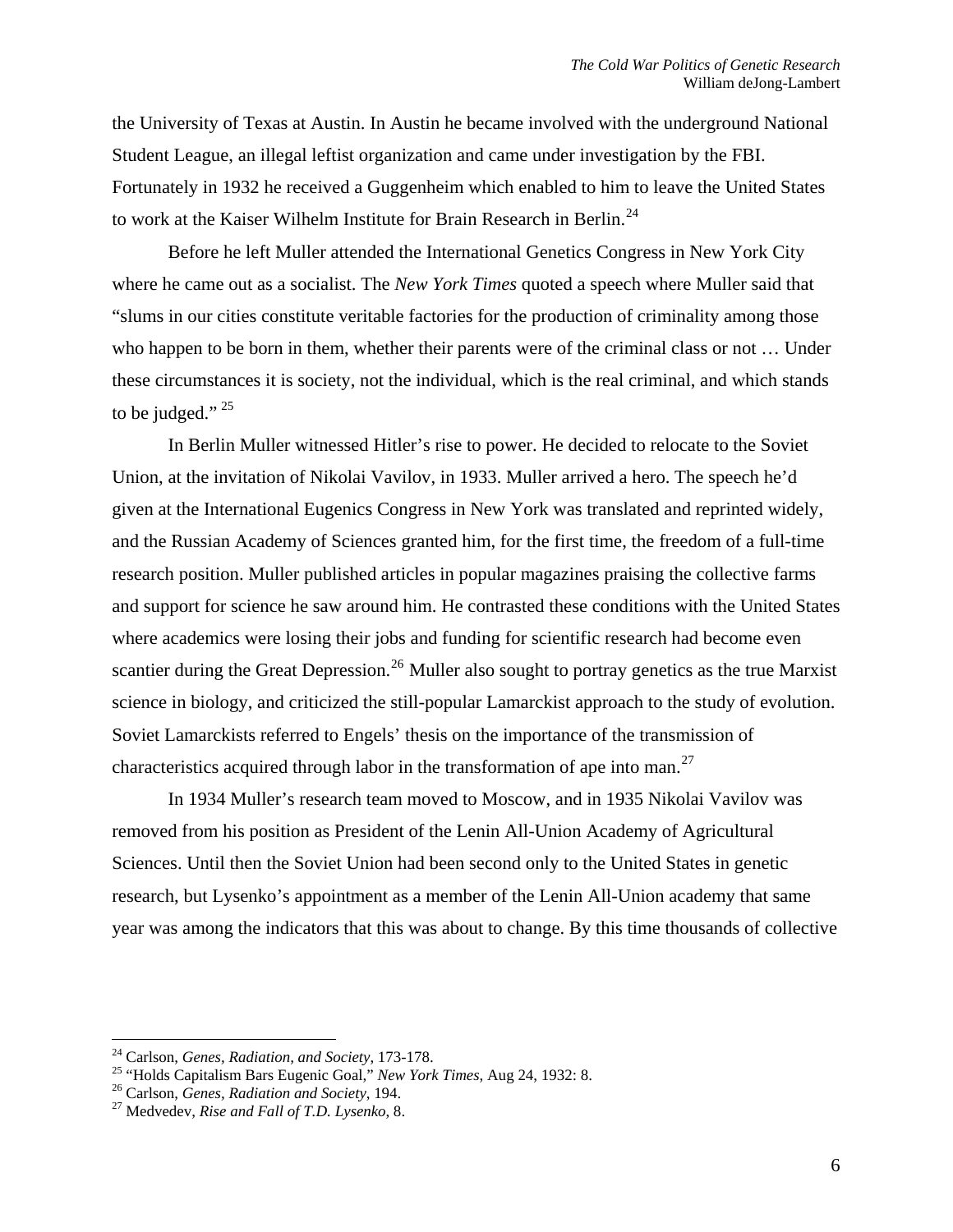farms had been forced to adopt Lysenko's methods, as he swept aside suspicions they might not be useful with accusations of sabotage. Stalin, meanwhile, offered enthusiastic public support.<sup>[28](#page-6-0)</sup>

Vavilov had initially placated Lysenko, believing Soviet science was a realm large enough to accommodate all points of view. He understood Lysenko as an angry species, who walked by faith, not by sight, and said that all progress in the world had been made by angry men.[29](#page-6-1) But now Lysenko and his followers accused Vavilov of inexcusable delays. When asked what genetics had to offer to increase agricultural productivity Vavilov referred to the time required to select better varieties.<sup>[30](#page-6-2)</sup> Lysenko, meanwhile, described a transformation of nature based upon the ability of any species to adapt and survive in any environment. Vavilov made the mistake of appointing Lysenko to the organizing committee of the International Genetics Congress scheduled to be held in Moscow in 1937. The Congress was cancelled and a year later Lysenko replaced Vavilov as the President of the Academy.<sup>[31](#page-6-3)</sup>

In May, 1936, Muller had sent Stalin a copy of a book he'd written on eugenics, *Out of the Night*. He enclosed a letter explaining that artificial insemination using the reproductive material of the most superior would ensure the triumph of socialism. After twenty years results would be noticeable, and if capitalism still existed beyond Soviet borders, "this vital wealth in our youthful cadres, already strong through social and environmental means, but then supplemented even by the means of genetics, could not fail to be of very considerable advantage to our side." Muller soon learned that Stalin was not happy with what he'd read and was ordering the book to be attacked. All reviews to be published in the press were brought to a halt, awaiting further word. The secretary who'd translated the manuscript into Russian was reportedly later arrested and shot. $32$ 

In August, the Great Terror began. Though beliefs that Lysenko had a line to the secret police and could have his enemies eliminated were later proved false, the ratio of repression is clear: all of the important allies of genetics were eliminated.<sup>[33](#page-6-5)</sup> In December, a public discussion was held on "issues of genetics," attended by three-thousand academics and collective farm

<sup>28</sup> Medvedev, *Rise and Fall of T.D. Lysenko*, 17.

<span id="page-6-1"></span><span id="page-6-0"></span><sup>29</sup> S.C. Harland in "The Lysenko Controversy: Four Scientists give their points of view," *The Listener* December 9, 1948: 873.

<span id="page-6-2"></span><sup>30</sup> Carlson, *Genes, Radiation and Society*, 225. 31 Krementsov, Stalinist Science, 59, 61.

<span id="page-6-3"></span>

<span id="page-6-4"></span><sup>32</sup> Mark Adams, ed., *The Wellborn Science: Eugenics in German, France, Brazil and Russia* (Oxford: Oxford University Press, 1990), 195-197.

<span id="page-6-5"></span><sup>33</sup> Krementsov, *Stalinist Science*, 57, 61.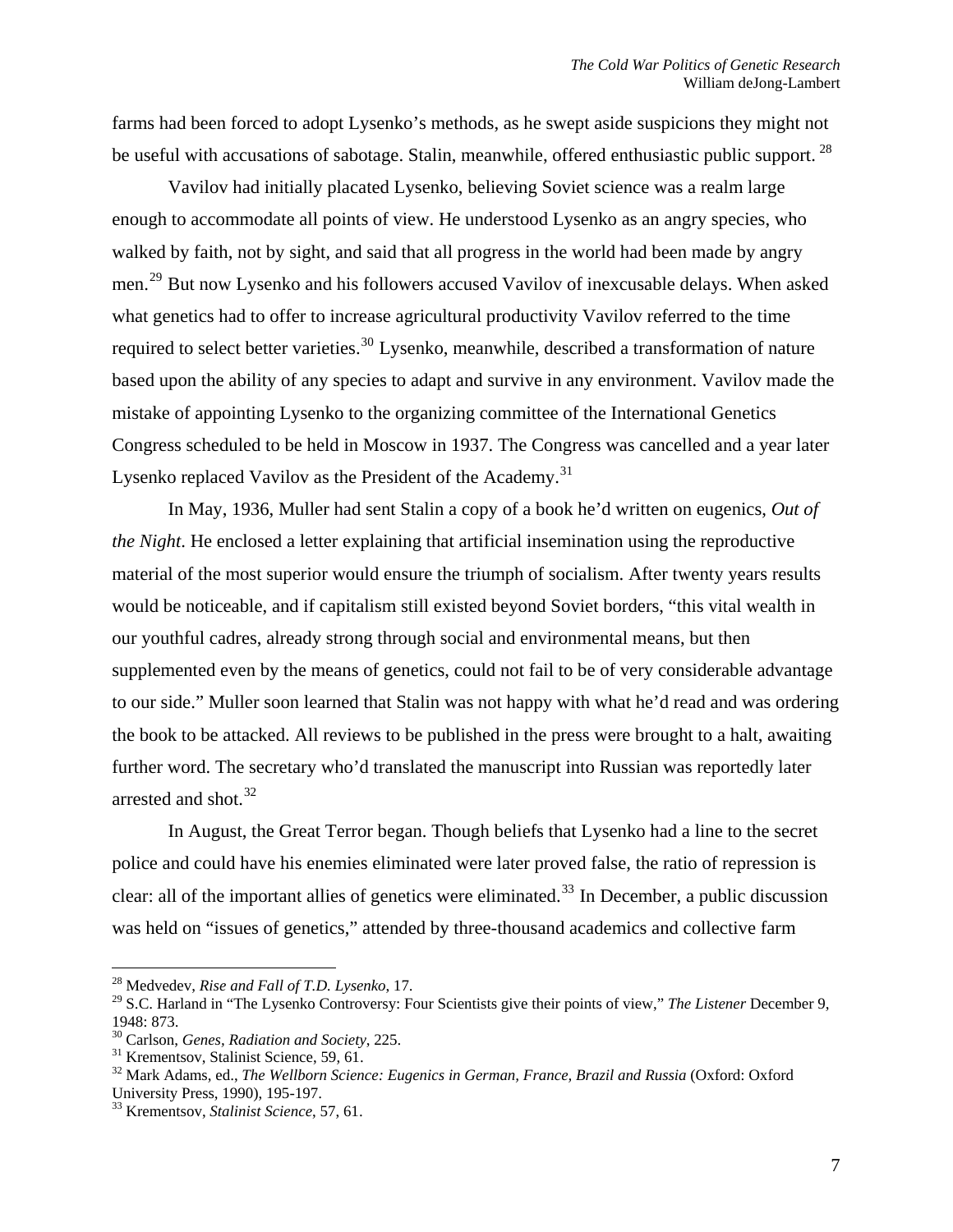representatives. Muller, Vavilov, Lysenko and their allies debated one another in an exchange marked by personal attacks and accusations of fascism and anti-Darwinism. Lysenko argued that genes were imaginary, while Muller argued that if environmental conditions completely determined evolution the Bolshevik Revolution could never have happened: peasants and proletariats would be doomed by their poor living conditions to inferiority. Muller's speech was met with wild applause, but his remarks were omitted from the published record.<sup>[34](#page-7-0)</sup> Afterward, Muller briefly left the Soviet Union to fight in the Spanish Civil War and then moved to Edinburgh, Scotland, at the invitation of British biologist Julian Huxley. Muller never returned to the Soviet Union and he never saw Vavilov again.<sup>[35](#page-7-1)</sup>

Theodosius Dobzhansky had followed Morgan out to Caltech in 1928. In 1936 he was invited by Leslie Clarence Dunn to give a series of lectures under the title *Genetics and the Origin of Species* at Columbia University, and was asked to stay on as a faculty member.<sup>[36](#page-7-2)</sup> In December, he wrote in a letter to Dunn:

Gogol said in one of his stories that whenever the devil touches gold it becomes chips of pottery. This seems to be true in USSR, and the fate of the genetics congress is a case in point.

He noted that though Lysenko was an "old moron and madman at the same time," the leaders of the Soviet Union "are not idiots." However they had "taken council of an idiot" and Dobzhansky suggested that a group of American geneticists send a treatise to Moscow, written in "*their*" language, explaining how genetics was not a Nazi theory: "Muller sits there and he is probably saying it all the time, but probably many peoples there no longer believe him." Dunn agreed something describing how genetics was "not counter-revolutionary," "written in the Marxist dialect," might be just the thing. $37$ 

 At the time, however, Lysenko's work did not necessarily fall outside the framework of mainstream plant-breeding and physiology. It was rather his rhetoric and approach that could be

<span id="page-7-1"></span><span id="page-7-0"></span><sup>&</sup>lt;sup>34</sup> Carlson, *Genes, Radiation, and Society*, 231.<br><sup>35</sup> Raissa Berg, *Acquired Traits: Memoirs of a Geneticist From the Soviet Union* (New York: Viking, 1988), 38-40.<br><sup>36</sup> The lectures were later revised and published as

<span id="page-7-3"></span><span id="page-7-2"></span>*Species* (New York: Columbia University Press, 1941).<br><sup>37</sup> Correspondence, Th. Dobzhansky to L.D. Dunn, December 21, 1936. Correspondence, Th. Dobzhansky to L.C. Dunn, January 4, 1937. Correspondence, L.C. Dunn to Th. Dobzhansky, January 7, 1937. Correspondence, Th. Dobzhansky to L.C. Dunn, March 10, 1937. Correspondence, Ronald Lund to L.C. Dunn, March 19, 1937. Correspondence, L.C. Dunn to Th. Dobzhansky, March 18, 1937. B: D917 L.C. Dunn Papers. Dobzhansky, Theodosius 1936-1937. The American Philosophical Society.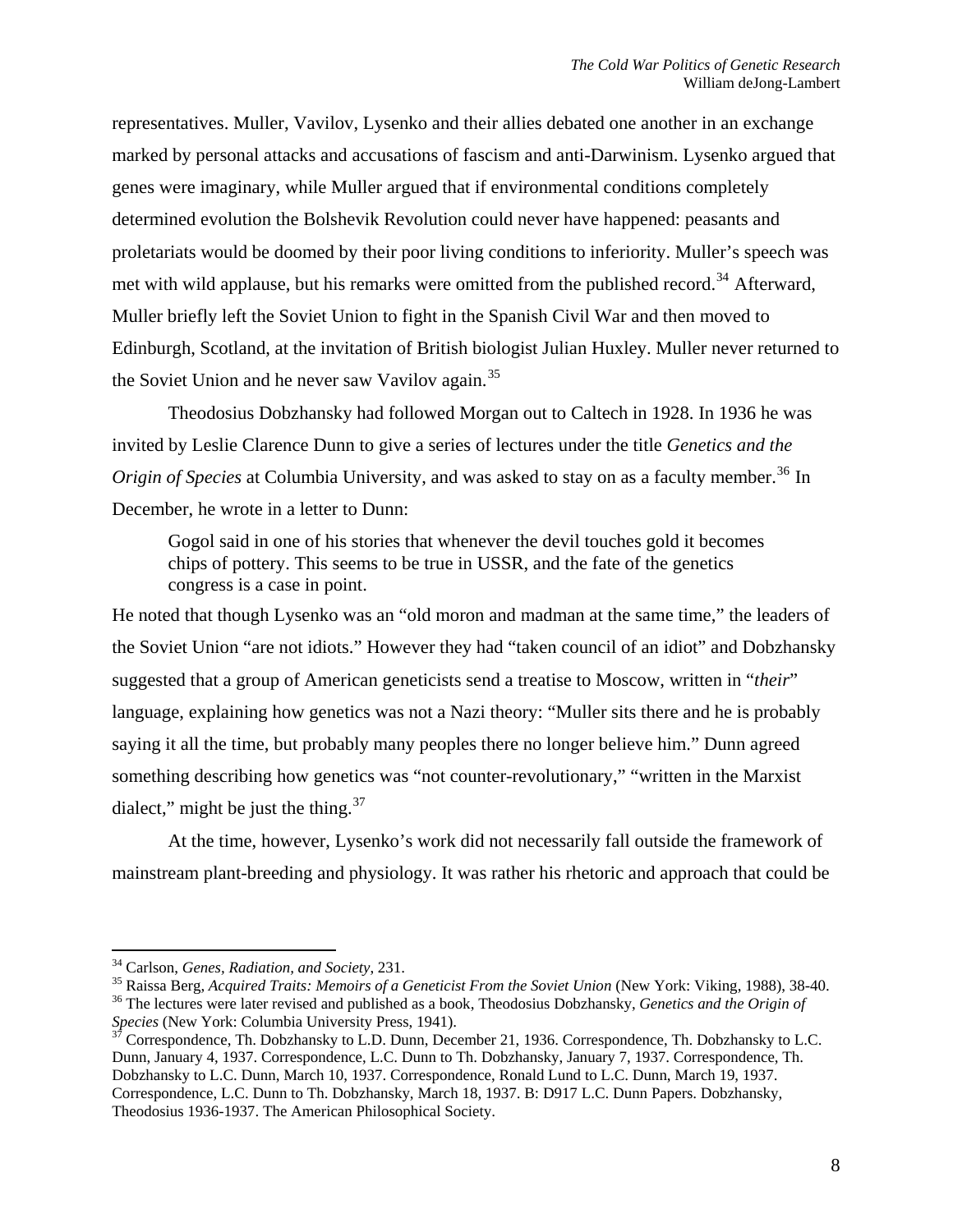regarded as unscientific.<sup>[38](#page-8-0)</sup> In 1937 Lysenko was also elected to the USSR Supreme Soviet and Stalin continued to offer fervent public support. The genetics congress to have been held in Moscow was rescheduled for Edinburgh, Scotland in late August, 1939. Vavilov was elected president but the Soviet delegation was refused permission to attend. A letter arrived from him instead that he clearly hadn't written, but been forced to sign. In August, 1940 Vavilov was arrested while on a plant-collecting exhibition in the Ukraine and taken to Lubyanka prison. One file in his dossier was labeled "Genetics," and contained three volumes of documents intended to prove he favored bourgeois science and opposed Academician Lysenko. He later died in Saratov prison and was buried in a mass grave. $39$ 

Vavilov's fate, as well as the situation in Soviet genetics, disappeared amid internal secrecy and censorship during the Second World War. As Muller would later write, the war made it impossible to ever learn the actual cause of death of many distinguished scientists. All that seemed sure was they lived lives of terror—imprisoned, banished or executed.<sup>[40](#page-8-2)</sup> Lysenko, meanwhile, was awarded the Stalin Prize in 1941 and 1943.

In 1940 the president of Columbia University announced that World War II was a conflict between "beasts and human beings," and any faculty member who disagreed should resign. Dunn led a protest and the demand was quietly withdrawn.<sup>[41](#page-8-3)</sup> After Hitler betrayed Stalin Dobzhansky wrote to Dunn that he envisioned the fall of Russia and establishment of a puppet government "under Hitler's boot." He also envisioned the establishment of a fascist government in the United States. It would be bad for everybody, but for people like them, "who committed the crime of being liberals" it would be worst of all. $^{42}$  $^{42}$  $^{42}$ 

<span id="page-8-0"></span> $\overline{a}$ <sup>38</sup> G.D. Fuller, "The Theoretical Significance of Vernalization.; Vernalization and the Phasic Development of Plants," *Botanical Gazette* 97/4 (1936): 867-868.; Geo D. Fuller, "Vernalization," *Ecology* 17/2 (1936): 298-299.; D.J. Wort, "Vernalization of Marquis Wheat and Other Spring Cereals," *Botanical Gazette* 101/2 (1939): 457-481.; W.F. Loehwing, "Photoperiodic Aspects of Phasic Development," *Science* 90/2346 (1939): 552-555.; A.E. Murneek, "Recent Advances in Physiology of Reproduction of Plants," *Science* 86/2220 (1937): 43-47.; "Abstracts of Papers Presented Before the Phsiological Section of the Botanical Society of America, Atlantic City, N.J. December 28, 1936 to January 2, 1937," *American Journal of Botany* 23/10 (1936): 689.; "Brief Notices," *The Quarterly Review of Biology* 12/2 (1937): 232.; In *The Lysenko Effect* Nils Rolls-Hansen also makes the point that Lysenko's theories fit in well with current research in plant breeding and physiology during this period. See particularly chapters 5 and 6. 39 The details of Vavilov's arrest, imprisonment and death come from Medvedev, *Rise and Fall of T.D. Lysenko*, 72- 76, and Mark Popovsky, *The Vavilov Affair* (Hamden, CT: Archon Books, 1984): 127-129, 143, 155-156, 181-184.<br><sup>40</sup> H.J. Muller, "The Destruction of Science in the USSR," *Saturday Review of Literature*, December 4, 1948, 1

<span id="page-8-4"></span><span id="page-8-3"></span><span id="page-8-2"></span><span id="page-8-1"></span>Theodosius, 1940-42. The American Philosophical Society.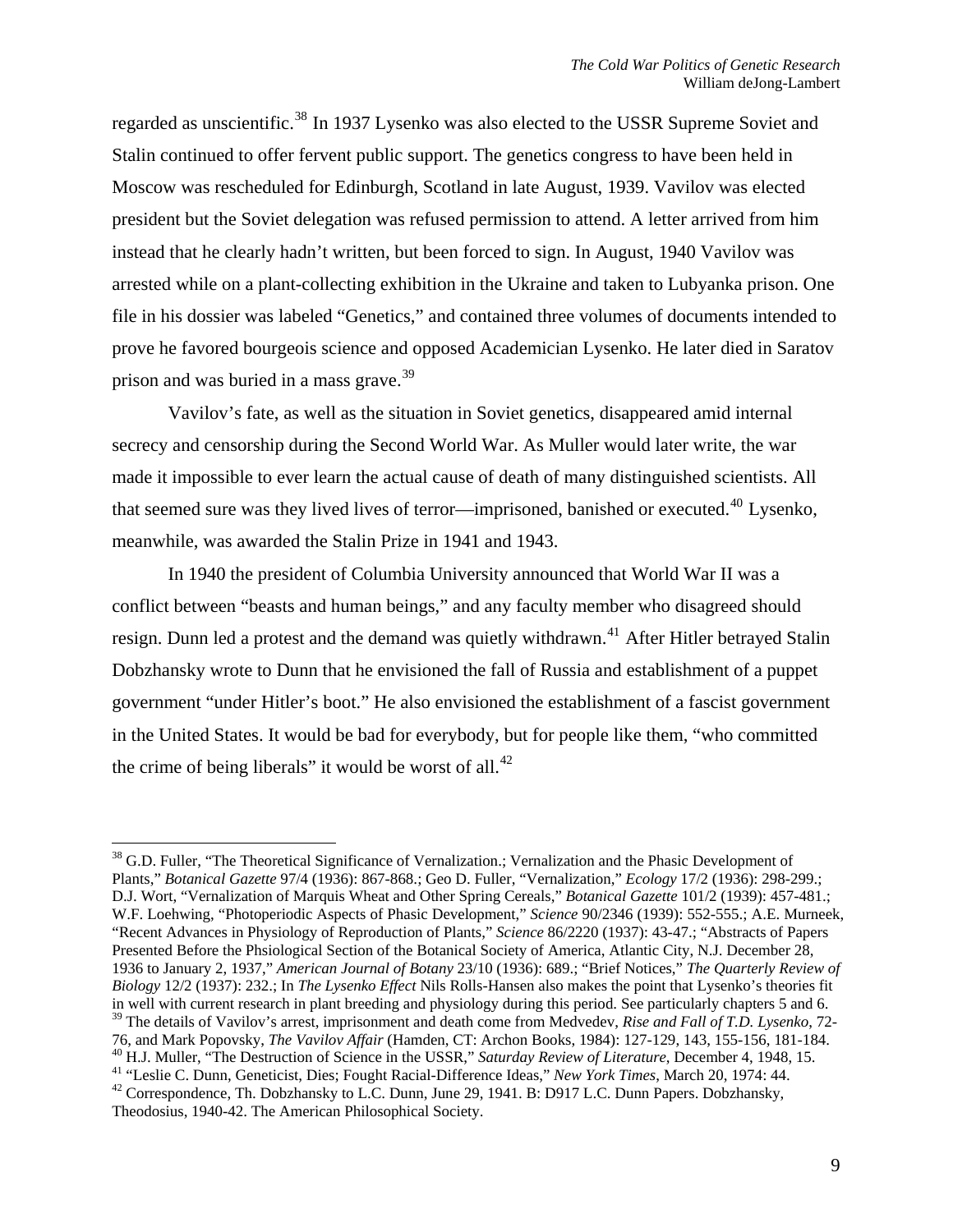Once the U.S. entered the war Dunn was asked to take part in writing a pamphlet, "The Races of Mankind," which was to have been given to military officers by the War Department to educate American soldiers against the ideology of Aryan superiority. Distribution was blocked, however, by Chairman of the House Military Committee, Representative Andrew J. May of Kentucky, who objected to men from his state being informed that blacks were not, in fact, genetically inferior.<sup>[43](#page-9-0)</sup>

For Dunn, Dobzhansky's fears were in a sense realized once the war was over. In 1945 he learned that his interest in Russian science had raised suspicion at the U.S. State Department. A representative arrived on campus at Columbia asking questions about him. When he came to Dunn's office for an interview he expressed surprise that a scientist would be so concerned about what happened in other countries. It made sense that Dunn might be interested in science and public relations—"That seems proper. But why does it have to be Russian? That's what puzzles us." An invitation Dunn received during the same time period to serve as the scientific attaché at the American Embassy in London was later withdrawn due to "curtailment of funds for scientific liaison work." Six months later a professor from the University of Chicago was sent instead, and Dunn drew the obvious conclusion.<sup>[44](#page-9-1)</sup>

### **Part II: The Aftermath of VASKhNIL and the Challenges of Challenging Lysenko**

Lysenko's status in Soviet biology was unclear in the immediate postwar period. A month before the war ended Dobzhansky wrote to Dunn that he had heard Lysenko's situation was "less secure" than it had been. Soviet geneticists were hoping to get out from under him and requested the help of their American colleagues—Dunn in particular. Dobzhansky told Dunn he was considered "a sort of god" to them. He also had learned that Vavilov and several other geneticists "apparently do not exist any longer."<sup>[45](#page-9-2)</sup>

Dunn and Dobzhansky also wrote a book together, *Heredity, Race and Society*, where they addressed the question of nature vs. nurture. <sup>[46](#page-9-3)</sup> In the book they sought to replace the anthropological definition of race—based upon visible difference—with a genetic explanation.

<span id="page-9-1"></span><span id="page-9-0"></span><sup>&</sup>lt;sup>43</sup> "Letters to the Times," *New York Times*, March 14, 1944: 18.<br><sup>44</sup> The Reminiscences of L.C. Dunn, 794-797. Oral History Research Office. Columbia University, 1961.<br><sup>45</sup> Correspondence, Th. Dobzhansky to L.C. Dunn, J

<span id="page-9-2"></span>Theodosius, 1943-5. The American Philosophical Society.

<span id="page-9-3"></span><sup>&</sup>lt;sup>46</sup> Dunn's recollections of how the idea for the book came about can be found in: The Reminiscences of L.C. Dunn, 870-872. Oral History Research Office. Columbia University, 1961.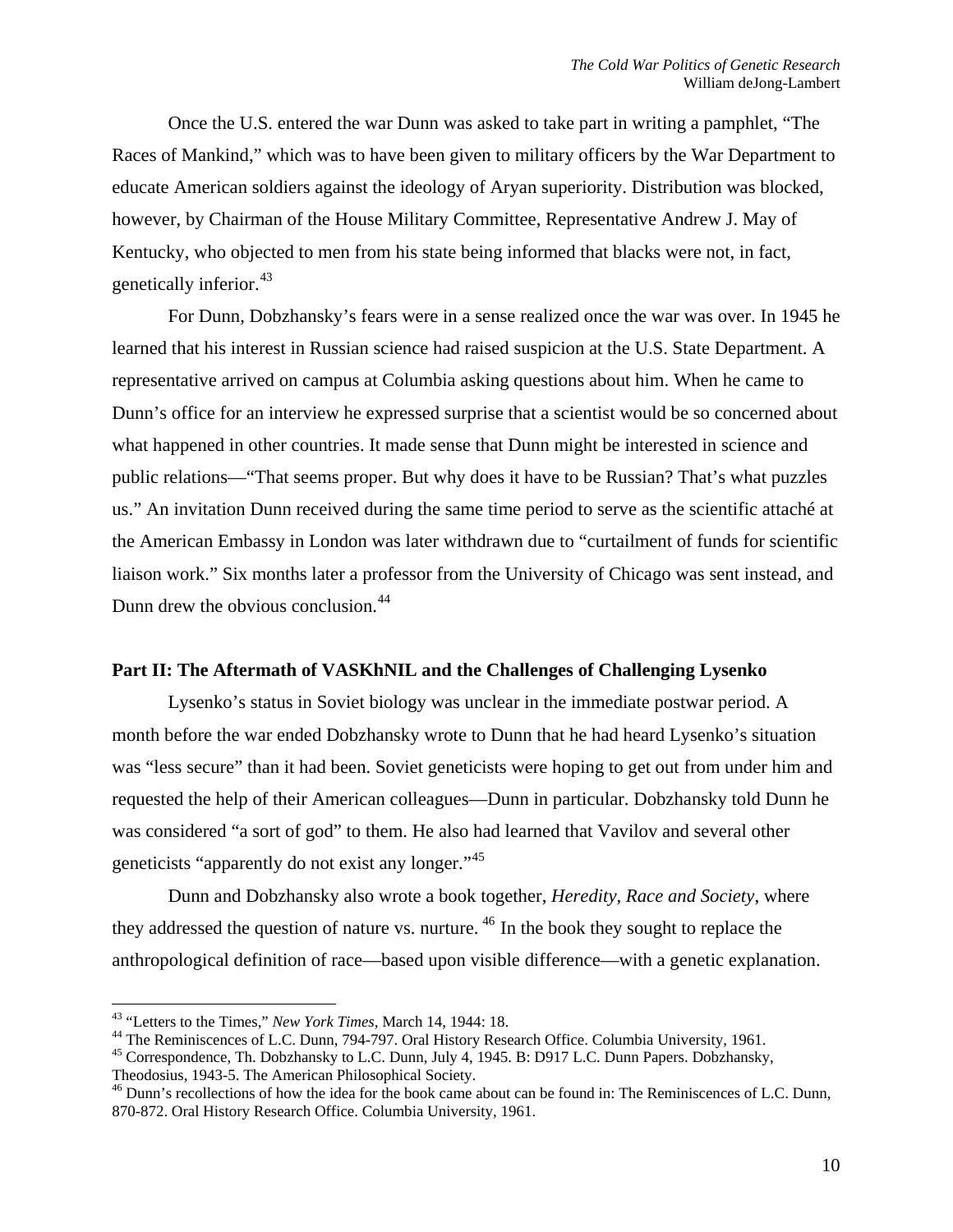Dunn and Dobzhansky pointed out that since the Nazis believed being a Jew was hereditary they had sought to exterminate them. Communism on the other hand they considered a matter of influence, something to be cured by indoctrination in a concentration camp. Dunn and Dobzhansky also wrote that to argue that one group in human society is superior to any other is as silly as arguing wasps are superior to caterpillars because it's the former that stings and lays its eggs in the latter.<sup>[47](#page-10-0)</sup>

The same year they published *Heredity, Race and Society*, Dunn and Dobzhansky also collaborated to translate and publish one of Lysenko's works, *Heredity and Its Variability*. [48](#page-10-1) The purpose—as Dobzhansky put it—was to "let him stand on his own two feet."[49](#page-10-2) Dobzhansky would later say that Lysenko was foolish never to have hired a ghost writer. He was clearly not only illiterate scientifically, but literally as well: "His writings are undoubtedly actually his writings."<sup>[50](#page-10-3)</sup> Dobzhansky referred to Lysenko's text as "excrement," and said the author himself was a "son-of-a-bitch: "Translating it has been one of the most unpleasant tasks I had in my whole life, and surely I would never undertake a thing like that for money—it can be done only for a 'cause'." If he could contribute even a little towards "unmasking this imposter," it would be time well-spent.<sup>[51](#page-10-4)</sup> As for Dunn, he believed that putting the book into circulation and having it judged on its merits just might turn out to be the most damaging thing they could do.<sup>[52](#page-10-5)</sup> *Heredity and Its Variability* was published by King's Crown Press, a division of Columbia University Press, in  $1946$ <sup>[53](#page-10-6)</sup>

 British biologist Julian Huxley orchestrated reviews in England while Muller and Dunn wrote letters to colleagues encouraging them with the belief that negative reviews of Lysenko's work would weaken him. Reviews of *Heredity and Its Variability* appeared in all the major biology journals. Dunn's review was published in *Science*, and the letter he wrote to the editor to

<span id="page-10-1"></span><span id="page-10-0"></span><sup>&</sup>lt;sup>47</sup> L.C. Dunn and Th. Dobzhansky, *Heredity, Race and Society* (New York: Pelican Books, 1946), 11-12.<br><sup>48</sup> In his oral history Dunn describes finding a copy in a shipment of books sent to the American-Soviet Science Society. The Reminiscences of L.C. Dunn, 747-748. Oral History Research Office. Columbia University, 1961.

<span id="page-10-2"></span><sup>49</sup> A parallel example in England was P.S. Hudson and R.H. Richens, *The New Genetics in the Soviet Union* (Cambridge England.: Imperial Bureau of Plant Breeding and Genetics, 1946). The authors made a comprehensive scientific review of Lysenko's claims and concluded: "Mendelian genetics is criticized by Lysenko for its failure to conform to his chosen authorities, for its claimed inconsistency with dialectical materialism, and for the supposed discrepancies between its tenets and Lysenko's experimental results."

<span id="page-10-3"></span><sup>50</sup> B: D65 Dobzhansky, Theodosius. Reminiscences, Part I: 321. The American Philosophical Society.

<span id="page-10-4"></span><sup>&</sup>lt;sup>51</sup> Correspondence, Th. Dobzhansky to L.C. Dunn, July 31, 1945. B: D917 L.C. Dunn Papers. Dobzhansky, Theodosius, 1943-5. The American Philosophical Society.<br><sup>52</sup> The Reminiscences of L.C. Dunn, 748. Oral History Research Office. Columbia University, 1961.

<span id="page-10-5"></span>

<span id="page-10-6"></span><sup>&</sup>lt;sup>53</sup> T.D. Lysenko, *Heredity and Its Variability*, trans. Theodosius Dobzhansky (New York: King's Crown Press, 1946).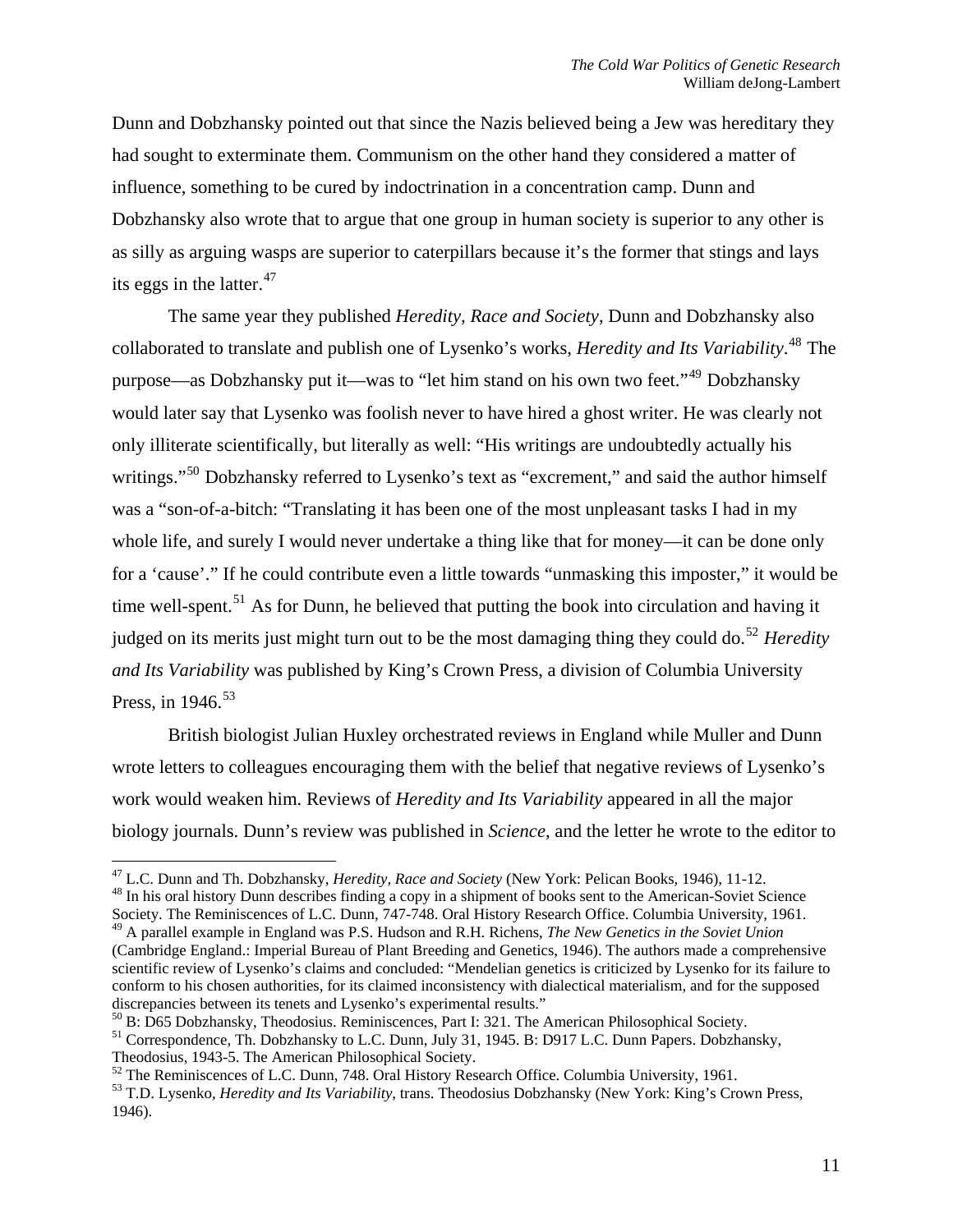accompany it gave no indication he'd been involved in the translation.<sup>[54](#page-11-0)</sup> The review itself gave the same impression of complete detachment, although he did make a pointed comparison between Lysenko's theories and the conflict between biology and religion in the United States:

It seems an anachronism somewhat like the denial of the facts of evolution over large areas of a country as progressive as the USA. In both cases the causes of such attitudes seem to those outside the country to be obscure and puzzling.<sup>[55](#page-11-1)</sup>

Shortly before Dunn's review was published he received a letter from the Science Editor of the *New York Times,* Waldemar Kaempffert, asking about Lysenko and the publication of *Heredity and Its Variability*. Dunn referred Kaempffert to the reviews written by himself and Dobzhansky, and said he'd probably want to consider the motives American geneticists had for publishing Lysenko. One point of view was that Lysenko's "vague and mystical ideas" didn't deserve to be taken seriously. This was opposed by those who didn't conform to the usual attitude of scientists, that something must be understood before it could be criticized. Dunn declared himself a member of the latter group; the fact that the book might be used as a "whip by those who wish to abuse the Soviet Union," wasn't as important as the long-term service which would be done to Russian science by exposing him.<sup>[56](#page-11-2)</sup>

Meanwhile, Dunn received letters and telephone calls from college students asking for his opinion on Lysenko. He argued that Lysenko's popularity was due to the appeal of Lamarckism, and the tendency of the general public to "grasp any straw that seems to confirm their almost innate desire to have evolution interpreted in this way."[57](#page-11-3) Some of Dunn's scientific colleagues disagreed with his analysis. Selig Hecht, a colleague at Columbia, praised his review of *Heredity and Its Variability*, but said the final paragraph had left him "cold." Equating the fundamentalist minority in the States with the situation in the USSR was unjust, since anyone who doesn't like the way biology is taught in their state can move elsewhere.<sup>[58](#page-11-4)</sup> Another colleague, L.J. Stadler at the University of Missouri, declined Dunn's request to write a negative

<span id="page-11-3"></span>

<span id="page-11-0"></span><sup>&</sup>lt;sup>54</sup> Correspondence, L.C. Dunn to Editor, *Science*, January 1, 1946. B: D917 L.C. Dunn Papers. Lysenko Controversy in the U.S. #2. The American Philosophical Society.

<span id="page-11-2"></span><span id="page-11-1"></span><sup>&</sup>lt;sup>55</sup> Science 103 (1946):. 180-181<br><sup>56</sup> Correspondence, Waldemar Kaempffert to L.C. Dunn, January 29, 1947. Correspondence, L.C. Dunn to Waldemar Kaempffert, January 31, 1946. Correspondence, Waldemar Kaempffert to L.C. Dunn, February 1, 1946. Correspondence, Waldemar Kaempffert to L.C. Dunn, February 13, 1946. B: D917 L.C. Dunn Papers. Lysenko Controversy in the U.S. #2. The American Philosophical Society.; Kaempffert's review appeared in the *New York Times* as: Waldemar Kaempffert, "Man and His Milieu," *New York Times*, March 3, 1946: BR4.<br><sup>57</sup> The Reminiscences of L.C. Dunn, 771. Oral History Research Office. Columbia University, 1961.<br><sup>58</sup> Correspondence, Selig Hec

<span id="page-11-4"></span>Controversy in the U.S. #2. The American Philosophical Society.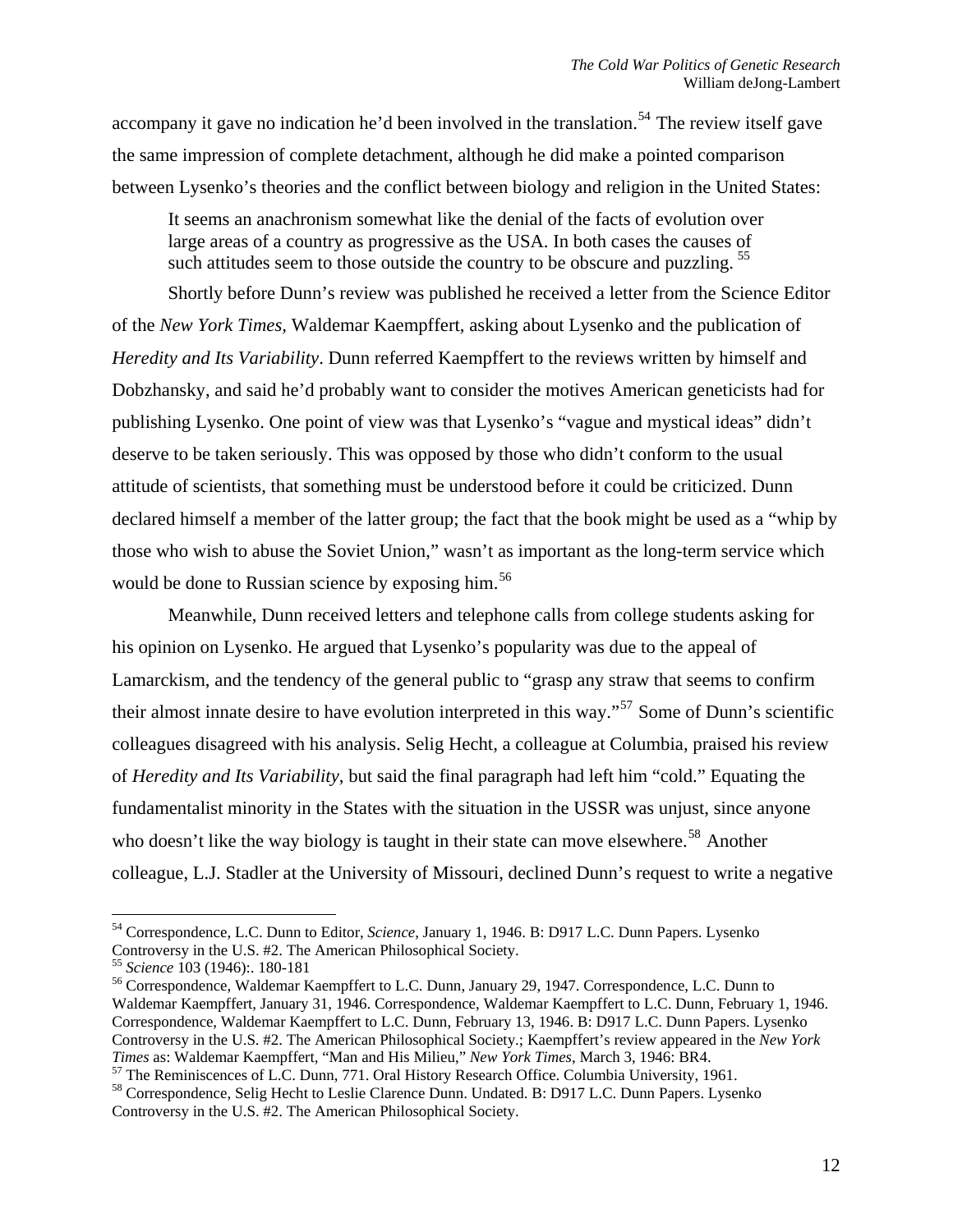review of the book. Stadler pointed out that a journalist interested in "axe-grinding" could just quote whatever part of the review he wanted. Aside from using Lysenko's book as a lesson on unscientific methods and open-mindedness, he didn't see the value of translating him.<sup>[59](#page-12-0)</sup>

 At the same time, Dunn himself disagreed with some of the reviews of the book which appeared. He wrote a letter to the *Saturday Review of Literature* objecting to one reviewer's claims that not only did Lysenko represent the official Soviet doctrine in genetics, but that he was typical of Soviet science: "One should no more view the whole of Russian science through the lens of Lysenko than one should view American science through fundamentalist writings on evolution," Dunn responded. However he himself was accused on the same pages of being a Soviet apologist.<sup>[60](#page-12-1)</sup>

Dobzhansky was becoming concerned with Dunn's equivocations on Lysenko. In a letter he wrote:

Are the "methods of discourse of Lysenko's school" justified by the fact that they live "in the midst of a society recently founded on Revolution?" Your statement that "some exponents of Mendelism were actually fascists" may be misinterpreted to mean Vavilov, although you surely do not mean anything of the kind. … Lysenko's power is surely granted him not by Russian peasants and workers. Peasants and workers at best found out about it post factum from the daily press.<sup>[61](#page-12-2)</sup>

For time being, however, Dobzhansky said he'd heard "Lysenko's star" was declining.<sup>[62](#page-12-3)</sup>

 $\overline{a}$ 

 In fact Lysenko was on the verge of victory, confirmed by the events at the VASKhNIL conference in the summer of 1948.<sup>[63](#page-12-4)</sup> Dobzhansky was in Brazil when he learned the news through clippings sent from *The New York Times*. He wrote to Dunn, "You can imagine what I feel"; he also quoted the Bible: "If we do not speak out then stones shall speak!" At the very

<span id="page-12-0"></span><sup>&</sup>lt;sup>59</sup> Correspondence, L.C. Dunn to Dr. L.J. Stadler at University of Missouri, December 22, 1945. Dr. L.J. Stadler to L.C. Dunn, December 28, 1945. B: D917 L.C. Dunn Papers. Lysenko Controversy in the U.S. #2. The American Philosophical Society.; Ironically, three years later, Stadler would be denied permission to attend the Eighth International Congress of Genetics in Stockholm due to suspicions concerning his loyalty to the United States. The Congress was held July 7-14, ending approximately one week before the VASKhNIL conference.

<span id="page-12-1"></span><sup>60</sup> Correspondence, L.C. Dunn to Editor, Saturday Review of Literature, undated. B: D917 L.C. Dunn Papers. Lysenko Controversy in the U.S. #2. The American Philosophical Society.; "Letters to the Editor: Lysenko, Pro and Con," *Saturday Review of Literature* March 30, 1946, 30.<br><sup>61</sup> Correspondence, Th. Dobzhansky to L.C. Dunn, October 2, 1946. B: D917 L.C. Dunn Papers. Dobzhansky,

<span id="page-12-2"></span>Theodosius 1946-7. The American Philosophical Society.; "Mendelism" refers to Gregor Mendel (1822-1884),

<span id="page-12-3"></span>whose study of pea plants established the framework for the study of genetic inheritance in early  $20^{\text{th}}$  century.<br><sup>62</sup> Correspondence, L.C. Dunn to Th. Dobzhanky, November 25, 1946. B: D917 L.C. Dunn Papers. Dobzhansk

<span id="page-12-4"></span><sup>&</sup>lt;sup>63</sup> The exact details of what took place immediately prior to the conference are detailed in Krementsov, *Stalinist Science*, 158-190.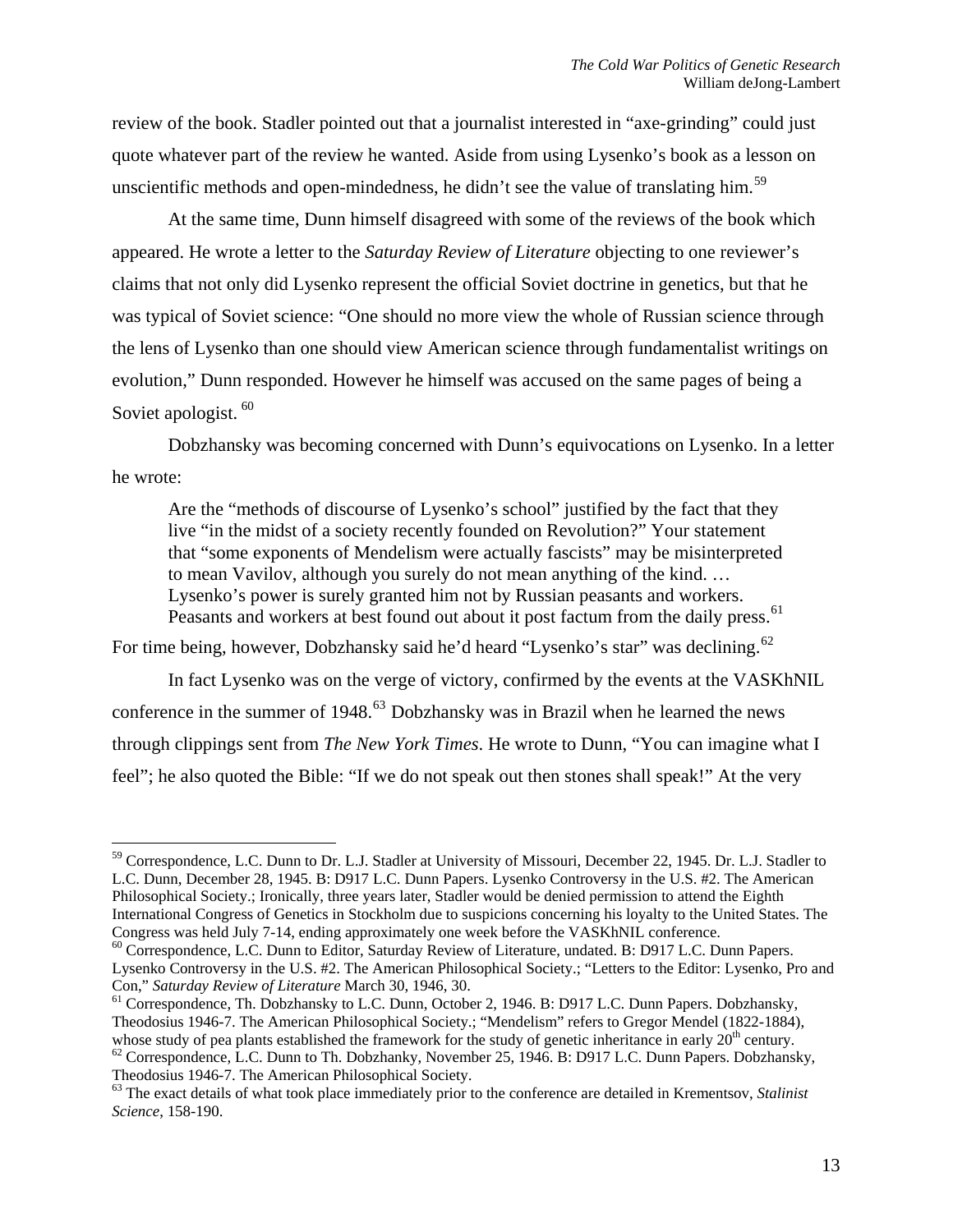least, he said, the "speaking' should not be done by those "habitually engaged in red-baiting": Pray tell me what you think. You would be the ideal man to get such a thing started. <sup>[64](#page-13-0)</sup>

Numerous stories on Lysenko's triumph appeared in the *New York Times*, *Wall Street Journal*, *Hartford Courant*, *Los Angeles Times*, *Time* magazine and the *Washington Post*. [65](#page-13-1) Julian Huxley and Conway Zirkle, a botanist and historian of science at the University of Pennsylvania, soon published books in response, and numerous magazines and scientific periodicals would question the implications of Lysenkoism for Soviet science in the coming years.<sup>[66](#page-13-2)</sup>

 Despite Dobzhansky's encouragement, however, Dunn's reaction to Lysenko was not to debunk or condemn. In reply to a letter he received asking his opinion on the controversy, Dunn wrote that part of the problem was the impossibility of proving acquired characteristics are *not* inherited. This would require demonstrating a universal negative—and such disproof could only ever approach completeness. There would always exist a finite chance an exception could be found. For this reason, he said, scientists as a rule "are rather tolerant of any heresy."<sup>[67](#page-13-3)</sup> Dunn wrote an article, reprinted in the *Overseas News Agency* under the title, "Scientist Finds Russian Dictum on Genetics Purely Political, But Opposed to Nazi Idea," saying as bad as Lysenko might be, the Nazi belief that "blood was all-powerful" was worse. While there was no experimental justification for Lysenko's notion that environment was all that mattered in shaping evolution, the idea had, "never lacked friends among those in all countries to whom apparent determinism of heredity is philosophically repugnant."<sup>[68](#page-13-4)</sup>

 In the *Bulletin of the Atomic Scientists*, a journal founded in recognition of the new political and social responsibilities required by the nuclear age, Dunn wrote that Lysenko's views were adopted because they freed Soviet agricultural workers from being bound by scientific laws they themselves did not make. It was a moral, not a scientific issue, and thus required arguments

<span id="page-13-0"></span><sup>&</sup>lt;sup>64</sup> Correspondence, Th. Dobzhansky to L.C. Dunn, September 9, 1948. B: D917 L.C. Dunn Papers. Dobzhansky, Theodosius 1948-9. The American Philosophical Society.<br><sup>65</sup> See, among numerous examples: "Lysenko Crushes Geneticists in Russia," *New York Times*, August 19, 1948: 5.;

<span id="page-13-1"></span><sup>&</sup>quot;'True' Science," *The Wall Street Journal*, August 20, 1948, p. 4.; "Repeal of Mendel," *The Hartford Courant*, September 1, 1948, p. 10.; "The Mind of the Kremlin," *Washington Post*, August 22, 1948, p. B4.; "Marxism as

<span id="page-13-2"></span>Applied to Growing Tomatoes," Los Angeles Times, August 25, 1948, p. A4.; Time, September 6, 1948: 66.<br><sup>66</sup> Both Huxley's and Zirkle's books are cited above. The latter was actually a collection of reprints of materials related to the controversy.

<span id="page-13-3"></span> $67$  Correspondence, L.C. Dunn to Miss Deborah Bacon, March 21 1949. B: D917 L.C. Dunn Papers. Lysenko Controversy in the U.S. The American Philosophical Society.<br><sup>68</sup> "Scientist Finds Russian Dictum on Genetics Purely Political, But Opposed to Nazi Idea." B: Z67 Conway Zirkle

<span id="page-13-4"></span>Papers. Dunn, L.C. Concerning the Lysenko Report: 4. The American Philosophical Society.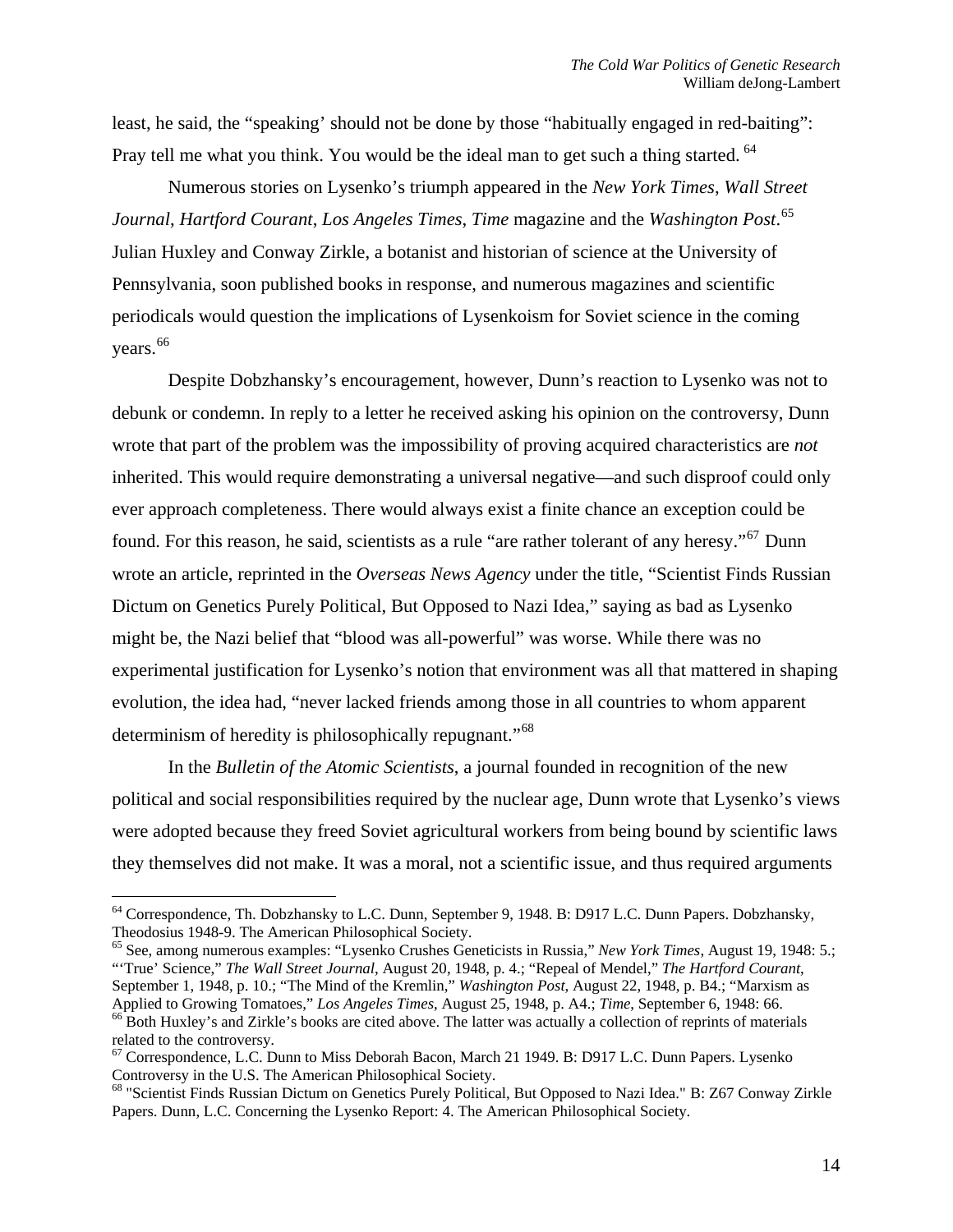that were "hortatory and patriotic" rather than "logical and objective": "To discuss it as an aberration is to abandon hope of understanding how, in a revolutionary state, all parts of life are connected by a political lifeline."<sup>[69](#page-14-0)</sup>

 Dobzhansky continued to have no patience with Dunn's ambivalence. In another letter he wrote angrily that Lysenko was a "contemptible cheat" who had obtained backing for "prescientific and at best 19th century ideas"—"all else is materials for dissertations of future historians." Lysenko was guilty of "murder," it must be said despite the fact that it helped the arguments of those they disliked. "Any pussyfooting is in this case an insult to the memories of men murdered for being scientists": "Let us say the truth and let the chips fall where they may"—even if it's "inexpedient." Anything else is like trying to convince yourself the "snow falls black in New York and turns white in a few days":

Well, enough of this outburst—I hope that we agree on the whole, although I know you are averse from using violent language which I cannot at times avoid. And this is one of cases where I do not even want to avoid it. Violent language has a biological function to serve, and I know of nothing where this function needs more to be served than in the Lysenko case.<sup>[70](#page-14-1)</sup>

Herman J. Muller's public attitude towards Lysenko was far more straightforward than Dunn's. Four months after the VASKhNIL conference Muller published two articles in the Saturday Review of Literature.<sup>[71](#page-14-2)</sup> In the first he wrote that as far as Soviet genetics is concerned, "all that we can now hope to do is to conduct an autopsy."<sup>[72](#page-14-3)</sup> In a follow-up he described Lysenkoism in terms of conflict between science and Christianity in the United States. The article included a photograph of William Jennings Bryan and Clarence Darrow, captioned: "When we criticize the Soviet attack on science, let us not forget…the assault on the teaching of evolution during the Scopes trial in Tennessee, led by the politician William Jennings Bryan." He added that the Scopes trial was "only the most publicized" of many similar "scandals."<sup>[73](#page-14-4)</sup>

 Muller also pointed out the "danger" created by the dependence of science on funding from private foundations. He believed the "gravest present danger" though was the "activities of

<span id="page-14-1"></span><span id="page-14-0"></span><sup>&</sup>lt;sup>69</sup> *Bulletin of the Atomic Scientists*, May (1949): 143.<br><sup>70</sup> Correspondence, Th. Dobzhansky to L.C. Dunn, December 12, 1948. B: D917 L.C. Dunn Papers. Dobzhansky, Theodosius 1948-9. The American Philosophical Society.

<span id="page-14-2"></span><sup>&</sup>lt;sup>71</sup> H.J. Muller, "The Destruction of Science in the USSR," *The Saturday Review of Literature*, December 4, 1948, 13-15, 63-65.; H.J. Muller, "Back to Barbarism Scientifically," *The Saturday Review of Literature*, December 11, 1948, 8-10.

<span id="page-14-3"></span> $^{72}$  Muller, "The Destruction of Science in the USSR," 13.

<span id="page-14-4"></span><sup>73</sup> Muller, "Back to Barbarism Scientifically," 9.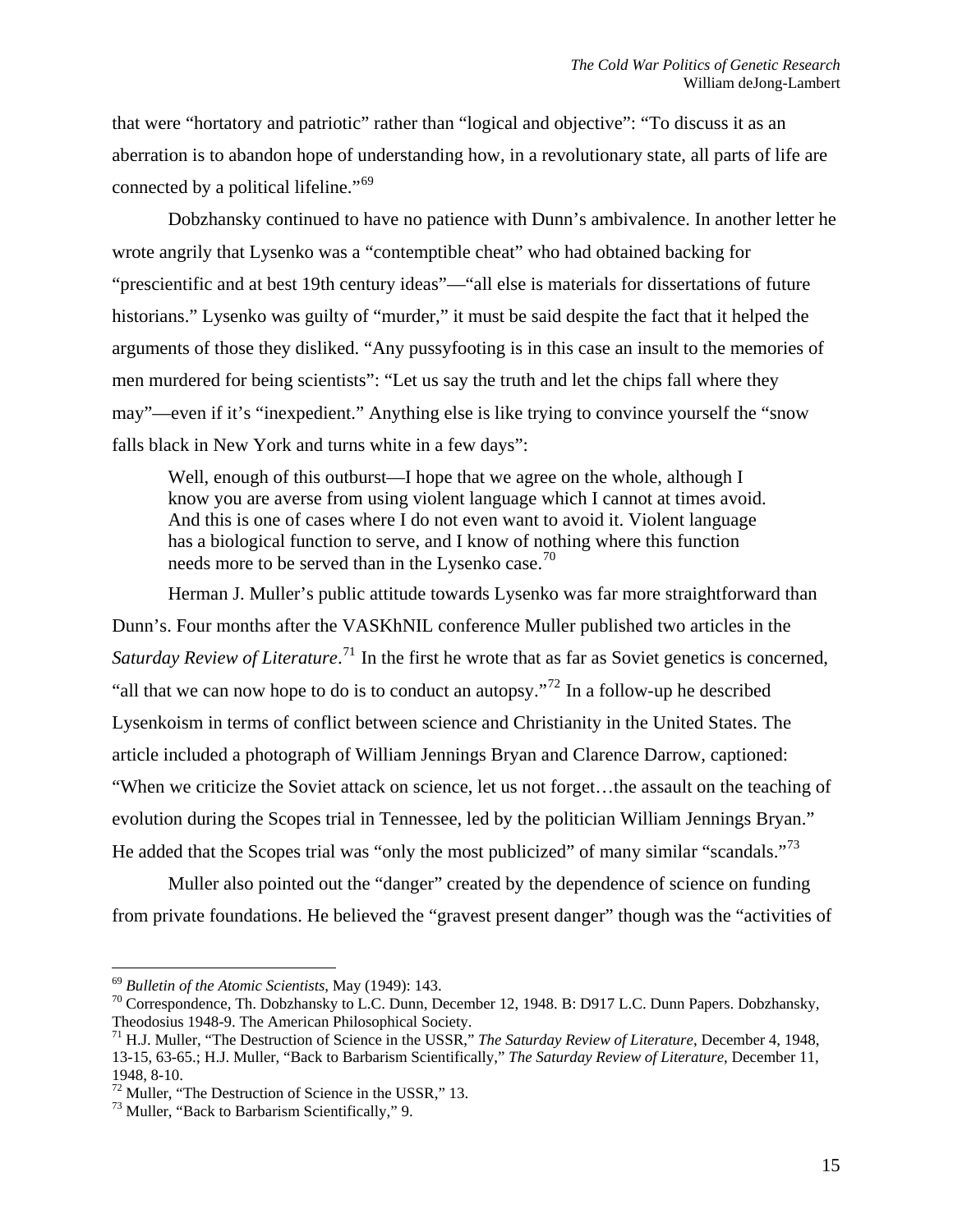super-patriots," such as the House Un-American Activities Committee (HUAC), "who, on the plea that they are battling totalitarianism and defending democratic freedoms, are themselves attempting to fasten the very evils they warn against upon our own country." According to Muller, it was critical to avoid a repeat of what had happened to science and scientists in Nazi Germany, and was now happening in the USSR."<sup>[74](#page-15-0)</sup>

Of the six letters published in response to Muller's articles, only one reader agreed with him. He was accused of "vehemence," being "unscientific" and "emotional," and writing a "political diatribe." One respondent asked why criticize Lysenko since we should "welcome anything that decreases" the "ability" of the Soviet Union "to conquer us."<sup>[75](#page-15-1)</sup>

Five months later Muller and George Bernard Shaw published back to back articles in the *Saturday Review of Literature*, presenting their opposing points of view on Lysenko.<sup>[76](#page-15-2)</sup> Shaw defended Lysenko and his article dealt primarily with his contention that Lysenko was a vitalist rather than a materialist.<sup>[77](#page-15-3)</sup> Muller's response was polite, but he clearly believed Shaw, as a nonscientist, was not qualified to debate him. He wrote that disagreement over Lysenko's theories would not be settled by "philosophical argument," however "the public has not the patience to be bothered with the intricacies" of genetics.<sup>[78](#page-15-4)</sup> To debate Lysenko would be as pointless as debating William Jennings Bryan.<sup>[79](#page-15-5)</sup> Muller concluded by warning readers that unless they were vigilant, "the doctrine of the infallible state will eventually engulf our culture also."[80](#page-15-6)

Shaw was not a scientist, and the *Saturday Review of Literature* was published for nonscientists. Muller was therefore vulnerable in being forced to criticize Lysenko on non-scientific grounds. A similar problem occurred when he was pitted against a fellow-scientist, Leslie Clarence Dunn, in the leftist press. In "Soviet Science is Changing Heredity," an article published in *The Worker*, the author focused criticism on Muller as a primary figure in the "cold war against the USSR."<sup>[81](#page-15-7)</sup> Meanwhile, Dunn's article in the Overseas News Agency, "Scientist"

 $74$  Ibid, 10.

<span id="page-15-2"></span>

<span id="page-15-1"></span><span id="page-15-0"></span><sup>&</sup>lt;sup>75</sup> Saturday Review of Literature, January 8, 1948, 23-24.<br><sup>76</sup> George Bernard Shaw, "Behind the Lysenko Controversy," and H.J. Muller, "It Still Isn't a Science: A Reply to<br>George Bernard Shaw," *The Saturday Review of L* 

<span id="page-15-3"></span><sup>&</sup>lt;sup>77</sup> Vitalism is the belief that there is more to the nature of life than scientists can understand.

<span id="page-15-4"></span> $78$  Ibid, 12.

<span id="page-15-5"></span><sup>79</sup> Muller, Back to Barbarism Scientifically," 9.

<span id="page-15-6"></span><sup>80</sup> Ibid, 61.

<span id="page-15-7"></span><sup>81</sup> Peter Stone, "Soviet Science is Changing Heredity," *The Worker* XIII (51), 1948, 5-6, 12.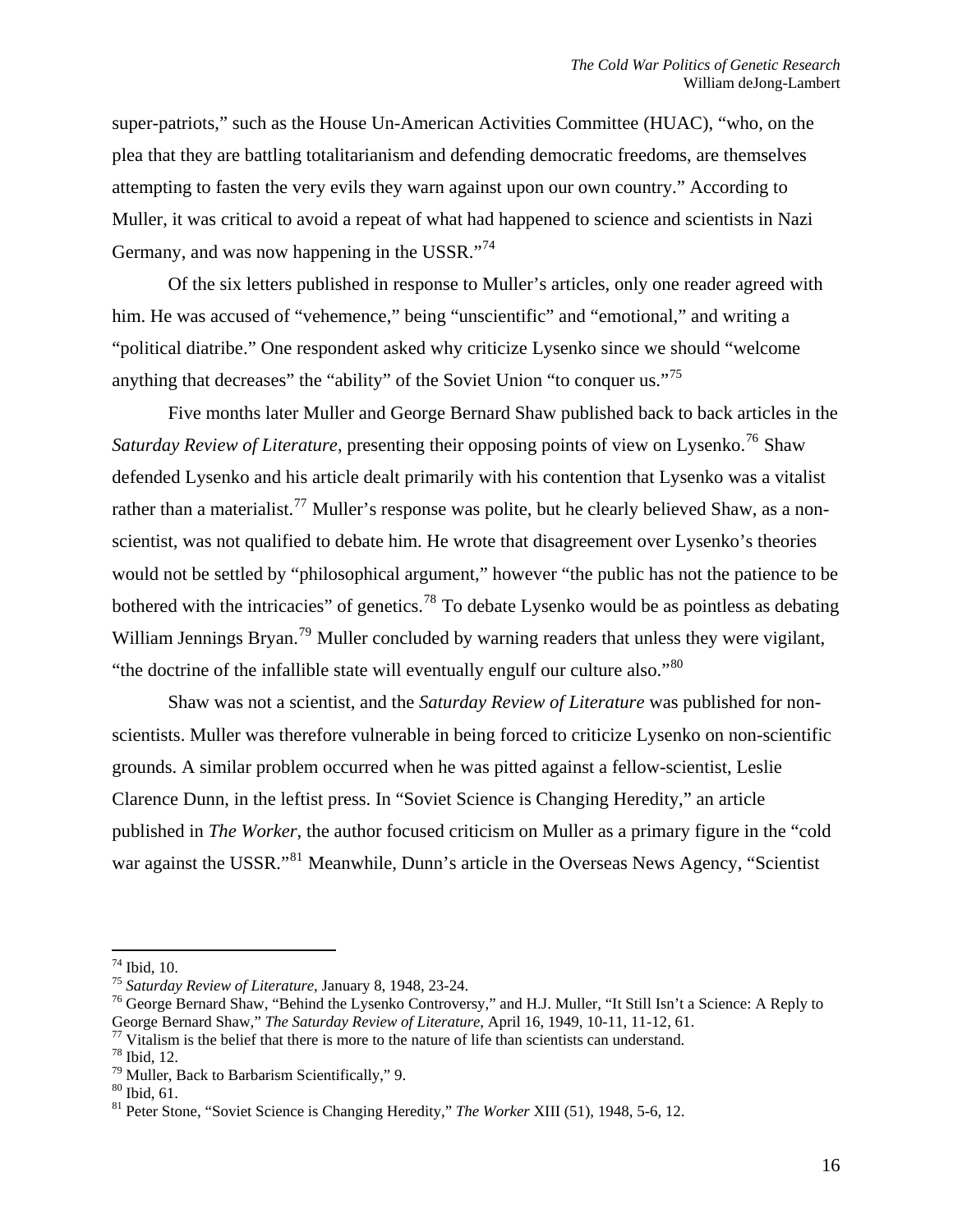Finds Russian Dictum on Genetics Purely Political, But Opposed to Nazi Idea," was cited to accuse Muller of telling a "bare-faced lie."<sup>[82](#page-16-0)</sup>

Muller and Dunn's actual disagreements were more complicated. Part of the reason they were pitted against one another was that Muller had been misquoted in *Time* magazine as saying Lysenko's theories were "almost 'Nazi eugenics." In fact Muller had never actually used the term "Nazi eugenics," however when he complained to the editors they refused to print a correction. [83](#page-16-1)

In a letter to Dunn, Muller confessed that though he regretted the antagonism provoked by his attacks on Lysenko, it was the right thing to do. But he was also angry with Dunn. How could he claim Lysenkoists were upholding a theory that was more "anti-Nazi" than genetics? The letter concluded amicably:

p.p.s Did you see the December 26th issue of "The Daily Worker", with its big Sunday magazine feature article, quoting you to refute me? It also attributed to me a long quotation from a non-existent work of mine.<sup>[84](#page-16-2)</sup>

 Dunn responded that he had no hard feelings, but he was not inclined to declare that it was time for an "autopsy":

Here are hard-boiled people trying to make a collective system work in an economy that is probably not yet ready for it, moved by practical, political and social and economic motives—deliberately choosing a course that will eventually lead to the ruin of Soviet agriculture. What political or other considerations will compensate for the price they must pay for Lysenko? I don't know the answer to this although I have some guesses; but I think it would be short-sighted to take the easy answer that they are all ignorant and evil men since we know that in certain other respects they have been pretty astute. But the main thing is not lose sight of the existence of this problem; and that is why I didn't think that your view that all that's possible now is an autopsy would lead to any further understanding. <sup>[85](#page-16-3)</sup>

 Muller and Dunn's views on academic freedom in the context of the Cold War were also opposed. When a chemistry professor at Oregon State, Ralph Spitzer, was dismissed for teaching Lysenko's theories in his classroom, Muller was unsympathetic: If Spitzer was a communist then

<sup>&</sup>lt;u>.</u>  $82$  Ibid, 6.

<span id="page-16-1"></span><span id="page-16-0"></span><sup>&</sup>lt;sup>83</sup> Correspondence, H.J. Muller to Leslie Clarence Dunn, January 17, 1949. B: D917 L.C. Dunn Papers. Lysenko Controversy in the U.S. #4. The American Philosophical Society.<br><sup>84</sup> Correspondence, L.C. Dunn to H.J. Muller, February 17, 1949. B: D917 L.C. Dunn Papers. Lysenko Controversy

<span id="page-16-2"></span>in the U.S. #1.

<span id="page-16-3"></span><sup>&</sup>lt;sup>85</sup> Correspondence, H.J. Muller to Leslie Clarence Dunn, January 17, 1949. B: D917 L.C. Dunn Papers. Lysenko Controversy in the U.S. #4. The American Philosophical Society.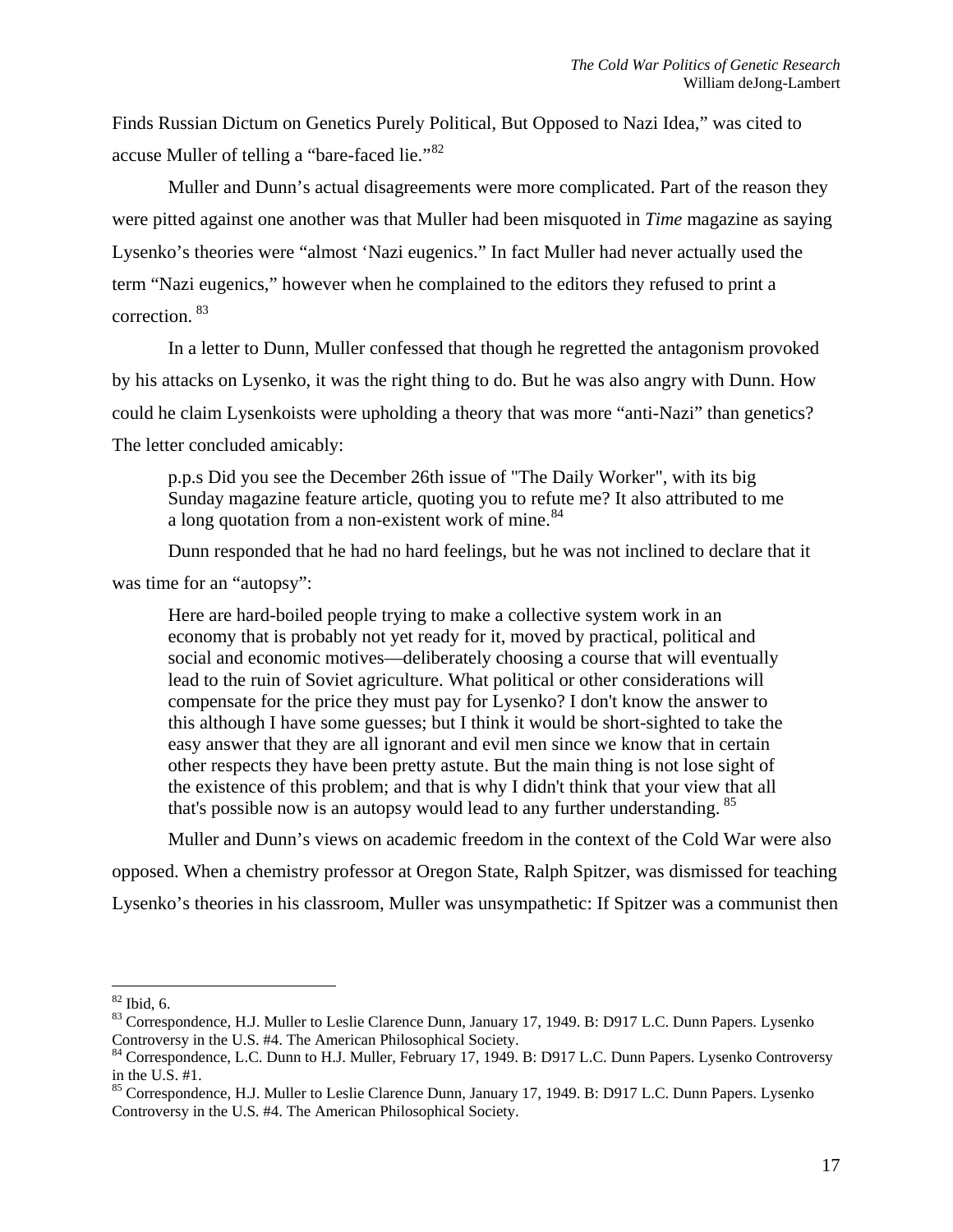he should be fired.<sup>[86](#page-17-0)</sup> However, when the president of the University of Washington dismissed three faculty members for being members of the Communist Party, Dunn wrote a letter saying what he'd done constituted a "shocking repudiation" of democracy and academic freedom." <sup>[87](#page-17-1)</sup> In the meanwhile, the pressure on Dunn himself was growing stronger. The members of his department at Columbia were turning against him and he began to consider leaving academia and ceasing research.[88](#page-17-2) The same month Spitzer was dismissed from Oregon State, Dobzhansky wrote a letter to Dunn encouraging him that he was a leader among scientists:

To be sure, your political views make you out of tune with the present trend. But isn't this still more of a reason to go on? $89$ 

 In May, 1950, less than two years after the VASKhNIL conference, both Muller and Dunn received letters from Jeanne Coyne Mossige at the University of Oslo informing them of a very odd presentation given by an ardent follower of Lysenko's, Professor Vsevolod Stoletov.<sup>[90](#page-17-4)</sup> Stoletov was part of an official Soviet delegation for Norwegian-Soviet Friendship Week, and he was invited by biologists at the university to give an informal discussion. According to the account given to Muller and Dunn, Stoletov, (accompanied by two men who remained silent throughout the meeting), defended Soviet biology. He was, however, vague on details and responded to specific questions by simply changing the subject. At one point he claimed that a "Mendel-Morganist" had told him that if Frederick the Great had been aware of modern genetics he would have bred a race of giant soldiers. When he was asked who had told him that he was again evasive, but finally reluctantly replied: "Muller." Then, apropos of nothing, he asked whether or not Muller still believed acquired characteristics were not inherited. To the audience the question seemed strikingly naïve, and they assured him that no, Muller had definitely not changed his mind. Mossige wrote:

It was a funny question and my personal interpretation of his reason for asking it is that it was a kind of silent prayer on his part such as "Dear God let Muller still

<span id="page-17-2"></span>

<span id="page-17-1"></span><span id="page-17-0"></span><sup>&</sup>lt;sup>86</sup> Carlson, *Genes, Radiation, and Society*, 331.<br><sup>87</sup> "University Urged to Rescind Ouster," *New York Times*, March 1, 1949: 14.<br><sup>88</sup> B: D65 pt. 2 Dobzhansky on Dunn. Dobzhansky, Theodosius. Reminiscences, Part II: 467. Philosophical Society.

<span id="page-17-3"></span><sup>89</sup> Correspondence, Th. Dobzhansky to L.C. Dunn, February 3, 1949. B: D917 L.C. Dunn Papers. Dobzhansky, Theodosius 1948-9. The American Philosophical Society.

<span id="page-17-4"></span> $90$  Correspondence, Jeanne Coyne Mossige to L.C. Dunn, May 14, 1950. Correspondence, Jeanne Coyne Mossige to Muller dated Oslo, May 15, 1950. B: Z67 Conway Zirkle Papers. Mossige, Jeanne Coyne. The American Philosophical Society. L.C. Dunn first got to know Jeanne Coyne in the early 1930s when she came to work with him as a student at Columbia. Dunn left for a 15 month sabbatical in Oslo, Norway in 1933 and she soon joined him as an assistant. She married and never returned to the States. The Reminiscences of L.C. Dunn, 460-466. Oral History Research Office. Columbia University, 1961.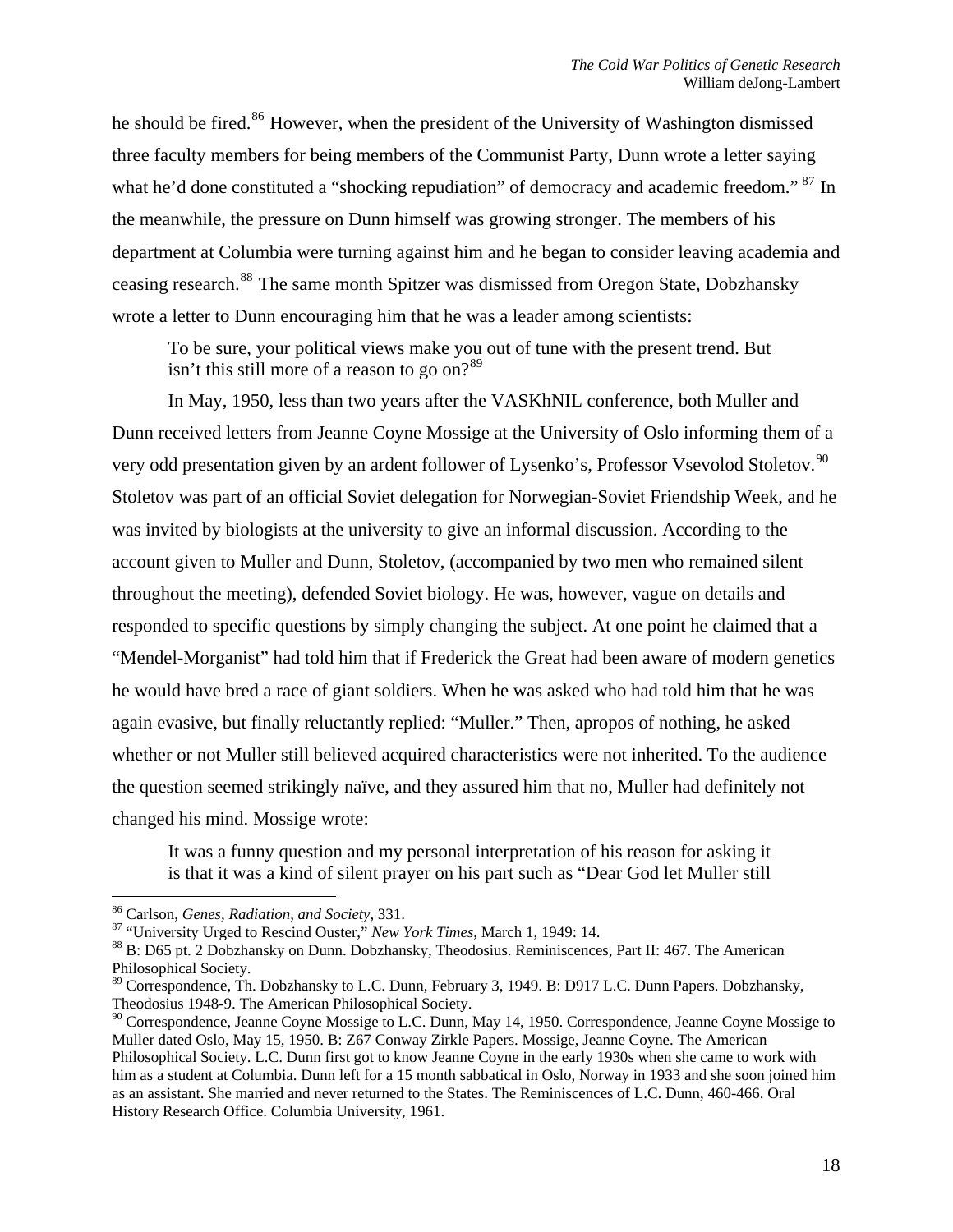believe so that I can believe."<sup>[91](#page-18-0)</sup>

Mossige also indicated Stoletov had never, throughout the whole meeting, mentioned Lysenko's name—not even once. When someone asked him a question about Lysenko, he just skipped it. She looked at the letters again the next day and added a postscript:

I've read this over and the reading of my own words gives me an entirely different impression than did the personal contact with the man. While he was talking he seemed absolutely earnest and sincere; when I reread all this it strikes me that he must have realized how stupid it all was and that his evasions to direct questions were not because he did not know or did not remember but because he knew the standard answers would not be acceptable to us on any basis and he didn't want to appear too much of a fool. He seemed intelligent, very calm and collected and sure of himself, but I suppose his whole presentation, and especially the title "Guiding Principles of Soviet Genetics" was another way of saying "This is my story and I'm stuck with it."<sup>[92](#page-18-1)</sup>

# **Conclusion**

 If Lysenko's theories were indeed the "story" Stoletov was "stuck with," they wouldn't be for much longer. By 1952 it was rumored Stalin had grown dissatisfied with Lysenko, and in December two articles openly critical of him appeared in an important Soviet biology publication, Botanical Journal.<sup>[93](#page-18-2)</sup> The month before Stalin's death on March 5, 1953, the period of classical genetics ended as Watson and Crick published their paper on the double helix structure of DNA. Meanwhile, more evidence portraying Lysenko's experiments and those of his followers as fraudulent quickly followed, and when Khrushchev took power his initial attitude towards Lysenko was not supportive.  $94$ 

A few days after Stalin died the State Department decided not to renew Leslie Clarence Dunn's passport due to the "direction," "domination" and "control" they believed to be exercised over him by the Communist Party.<sup>[95](#page-18-4)</sup> Dunn wrote to the Secretary of State that his beliefs were no

<span id="page-18-0"></span> $\overline{a}$  $91$  Mossige to Muller, May 15, 1950.

<span id="page-18-1"></span><sup>&</sup>lt;sup>92</sup> Correspondence, Jeanne Coyne Mossige to L.C. Dunn, May 14, 1950. Correspondence, Jeanne Coyne Mossige to Muller dated Oslo, May 15, 1950. B: Z67 Conway Zirkle Papers. Mossige, Jeanne Coyne. The American Philosophical Society. L.C. Dunn first got to know Jeanne Coyne in the early 1930s when she came to work with him as a student at Columbia. Dunn left for a 15 month sabbatical in Oslo, Norway in 1933 and she soon joined him as an assistant. She married and never returned to the States. The Reminiscences of L.C. Dunn, 460-466. Oral History Research Office. Columbia University, 1961.

<span id="page-18-2"></span><sup>93</sup> Medvedev, *The Rise and Fall of T.D. Lysenko*, 135; Joravsky, *The Lysenko Affair*, 156, 159; Soyfer, *Lysenko and the Tragedy of Soviet Science*, 226-227.

<span id="page-18-3"></span><sup>94</sup> Soyfer, *Lysenko and the Tragedy of Soviet Science*, 231-232.

<span id="page-18-4"></span><sup>&</sup>lt;sup>95</sup> Correspondence, Ruth Shipley to Leslie Clarence Dunn, April 9, 1953. B: D 917 L.C. Dunn Papers. Oral History Records. The American Philosophical Society.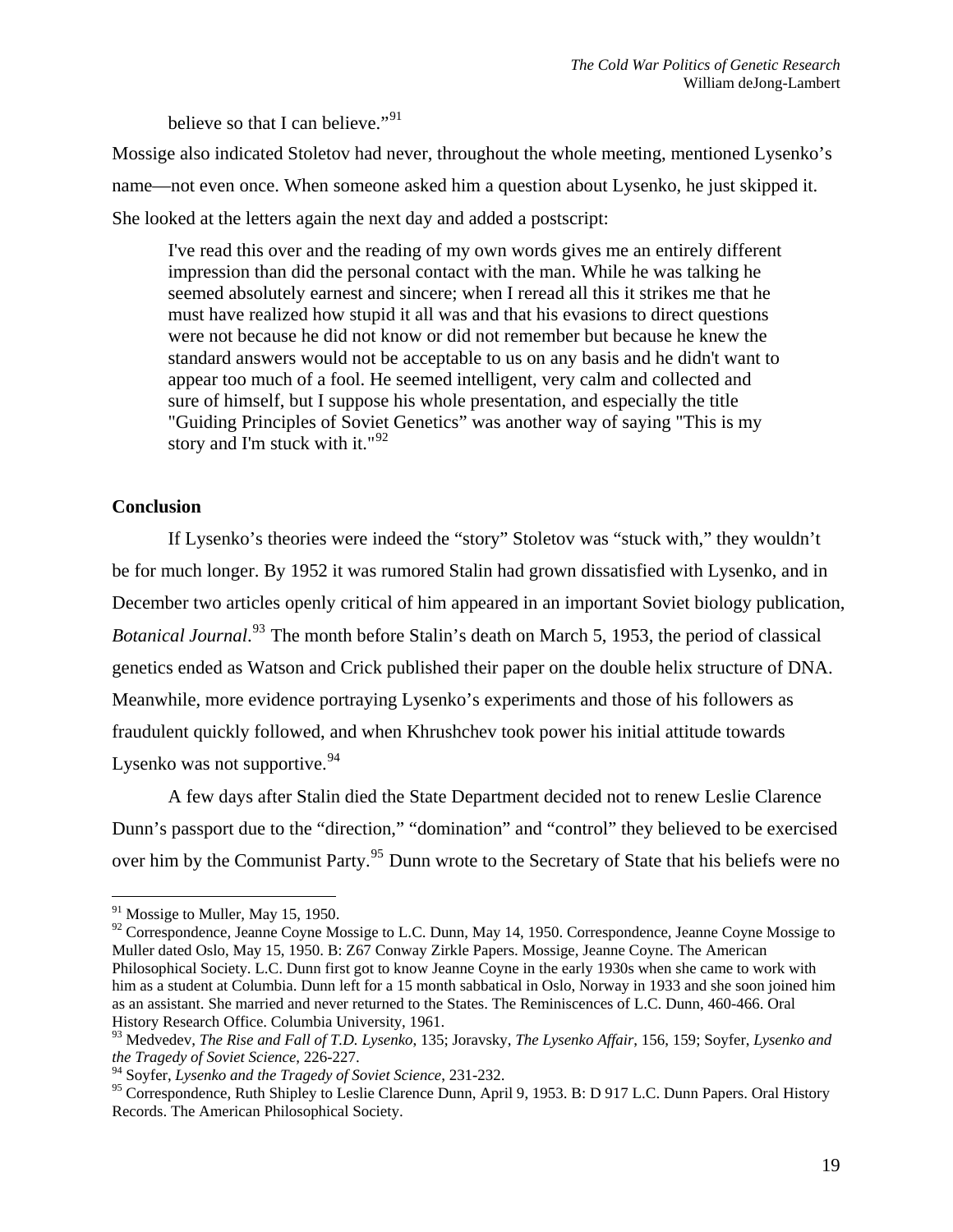different from communists, or members of the Supreme Court. To abandon them just because they meant he agreed with a member of the former group was contrary to reason and good sense. He also asked whether the fact that the books he'd co-authored and edited on genetics had been publicly condemned and banned in the USSR didn't indicate a lack of adherence to the Communist Party line.<sup>[96](#page-19-0)</sup>

Stalin's passing put H.J. Muller in a very good mood. That morning his secretary told him two gentlemen from the FBI had arrived to see him. They apologized for bothering him, and then served Muller a subpoena to appear before House Un-American Activities Committee.<sup>[97](#page-19-1)</sup> Muller testified about a week later. Though it turned out the reason he'd been called was a mistake, he decided to stay and chat with the committee members.<sup>[98](#page-19-2)</sup>

"Why is it true that in our country," they asked, "that so many intellectuals seem to be attracted to or at least do identify with the communistic philosophy? Why do they do it? What is there about it that attracts a man with a university degree or two or three or four of them?"

"Well, you know they made great claims in the old days," Muller replied, "and they are still making them. Claims, although it is harder for them to prove them nowadays."

"What do you mean by the old days?"

 "I mean when the Russian revolution occurred, the world was flooded by Russian propaganda literature that attracted many intellectuals."

"What year would that be?"

 "Well, 1917. The first revolution was 1917 and the Communists took control in 1918, and from there they went on for some years and there was a lot of propaganda and I daresay that many of the people in the Communist movement of those days did have those aims and they did not realize how sadly it was going to be turned in the opposite direction. They fooled a lot of people, and that is still going on. It fools a lot of people in spite of the overwhelming evidence to the contrary."

"Don't you think that in 1919, when the Russians who were attracted to the Soviet system by the program were absolutely sincere in trying to bring the people a better way of life?"

"Yes."

<span id="page-19-0"></span><sup>96</sup> B: D 65 Dobzhansky Papers. Dunn, Leslie Clarence #1.; The Reminiscences of L.C. Dunn, 1145-1164. Oral History Research Office. Columbia University, 1961.

<span id="page-19-1"></span><sup>97</sup> Carlson, *Genes, Radiation, and Society*, 372-374.

<span id="page-19-2"></span><sup>&</sup>lt;sup>98</sup> Muller's father-in-law had the same name as an agent for the Communist International and his was the reason for the confusion.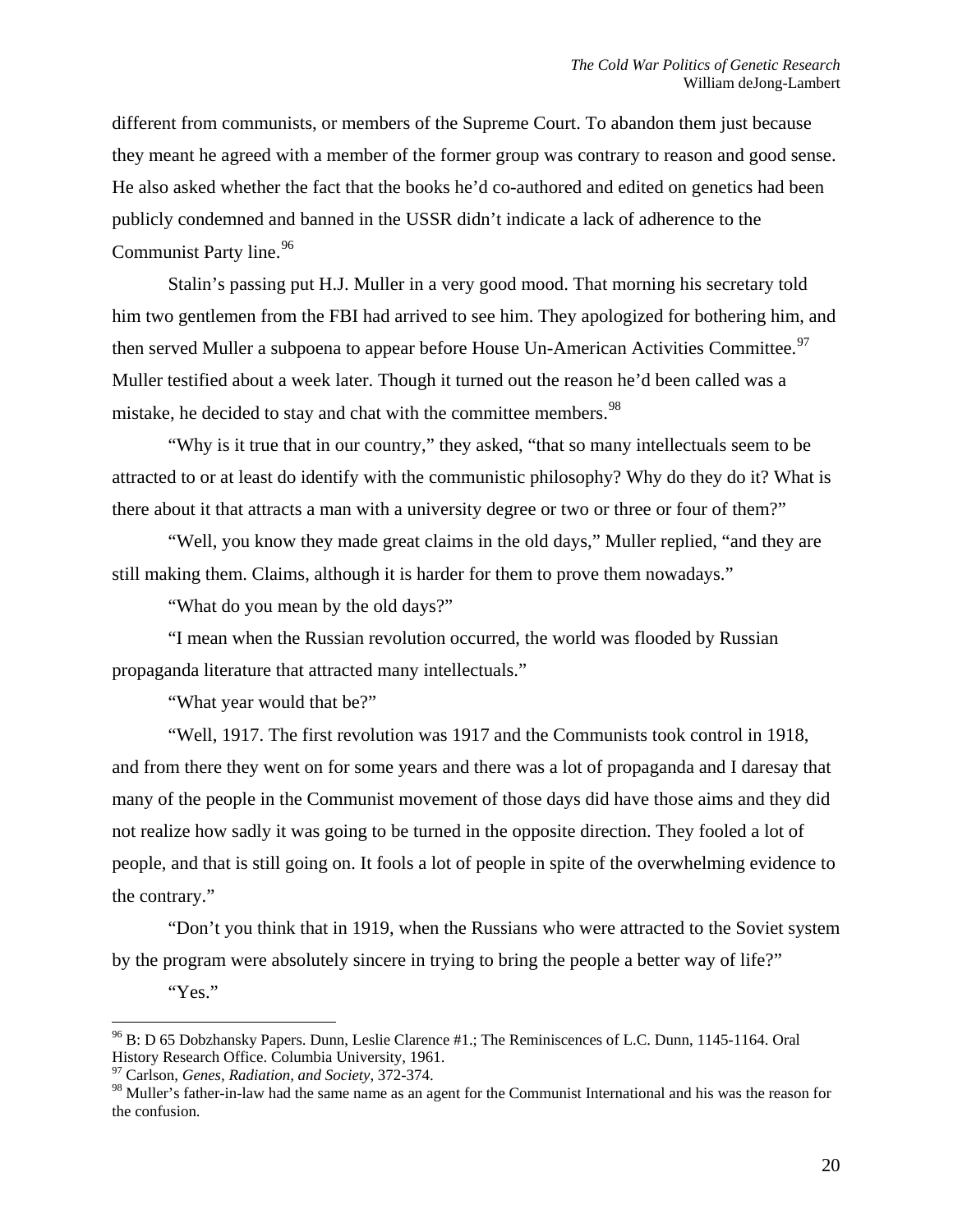The committee asked Muller about what had happened in 1948: "Oh they denounced me because I denounced them," he replied. Muller said he wished more people could actually be sent to the Soviet Union for a few years so they'd know how it is: "More of our so-called intellectual people realize the danger less than others."

"That is it. Eggheads, I call them." one of the committee members replied.

"What do you call them?" Muller asked.

"I call them eggheads."

 $\overline{a}$ 

"Unfortunately, the heads are not so easily broken as eggs."<sup>[99](#page-20-0)</sup>

 That summer Dobzhansky attended a conference in Hamburg to denounce curbs on scientific freedom in totalitarian states. In his presentation Dobzhansky outlined how the Bolshevik party and the Soviet state had subjugated science to their ends. If anyone had set out to undermine Soviet agriculture they could not have done a better job than Lysenko and his associates.[100](#page-20-1)

 One of the most prescient assessments of Lysenko's impact came with the launch of Sputnik in October, 1957. Lysenko was accused of having lulled the United States into believing that the situation in Soviet genetics was true of every field of study. Meanwhile, McCarthyites had run roughshod over academia as the U.S. fell behind and Americans remained complacent.[101](#page-20-2) Khrushchev did ultimately appoint Lysenko to lead his Virgin Lands program, however Lysenko never again wielded the same influence as he had under Stalin. When Khrushchev was removed from power in 1964 Lysenko went with him.<sup>[102](#page-20-3)</sup>

 Lysenko's long-term impact upon the careers of Dobzhansky, Dunn and Muller was probably more significant than any damage done to U.S. research in rocketry. Dobzhansky would later say that old age brought Dunn disappointment from all sides. In the end his political activism had cost him his career:"I think Dunn would be in agreement if he heard me say that his very extensive social work has probably decreased his productivity as a scientist."<sup>[103](#page-20-4)</sup>

 Dobzhansky also blamed the stress Dunn experienced caring for his oldest son. Dobzhansky called Stephen Dunn a "tragic situation": "A spastic, and a very bad spastic."

<span id="page-20-0"></span><sup>&</sup>lt;sup>99</sup> HUAC Executive Session Transcripts—RG 233. Box 2. National Archives, Washington, D.C.

<span id="page-20-1"></span><sup>&</sup>lt;sup>100</sup> "Scientists Demand Greater Freedom," *New York Times*, July 25, 1953, 4.; "Government Rule of Science Argued," *New York Times*, July 26, 1953, 22.

<span id="page-20-2"></span><sup>&</sup>lt;sup>101</sup> "Party Dogma Found to Hinder Some Areas of Soviet's Science," *New York Times*, July 22, 1959, 1.<br><sup>102</sup> Soyfer, *Lysenko and the Tragedy of Soviet Science*, 280.<br><sup>103</sup> B: D65 pt. 2 Dobzhansky on Dunn. Dobzhansky, Th

<span id="page-20-4"></span><span id="page-20-3"></span>Philosophical Society.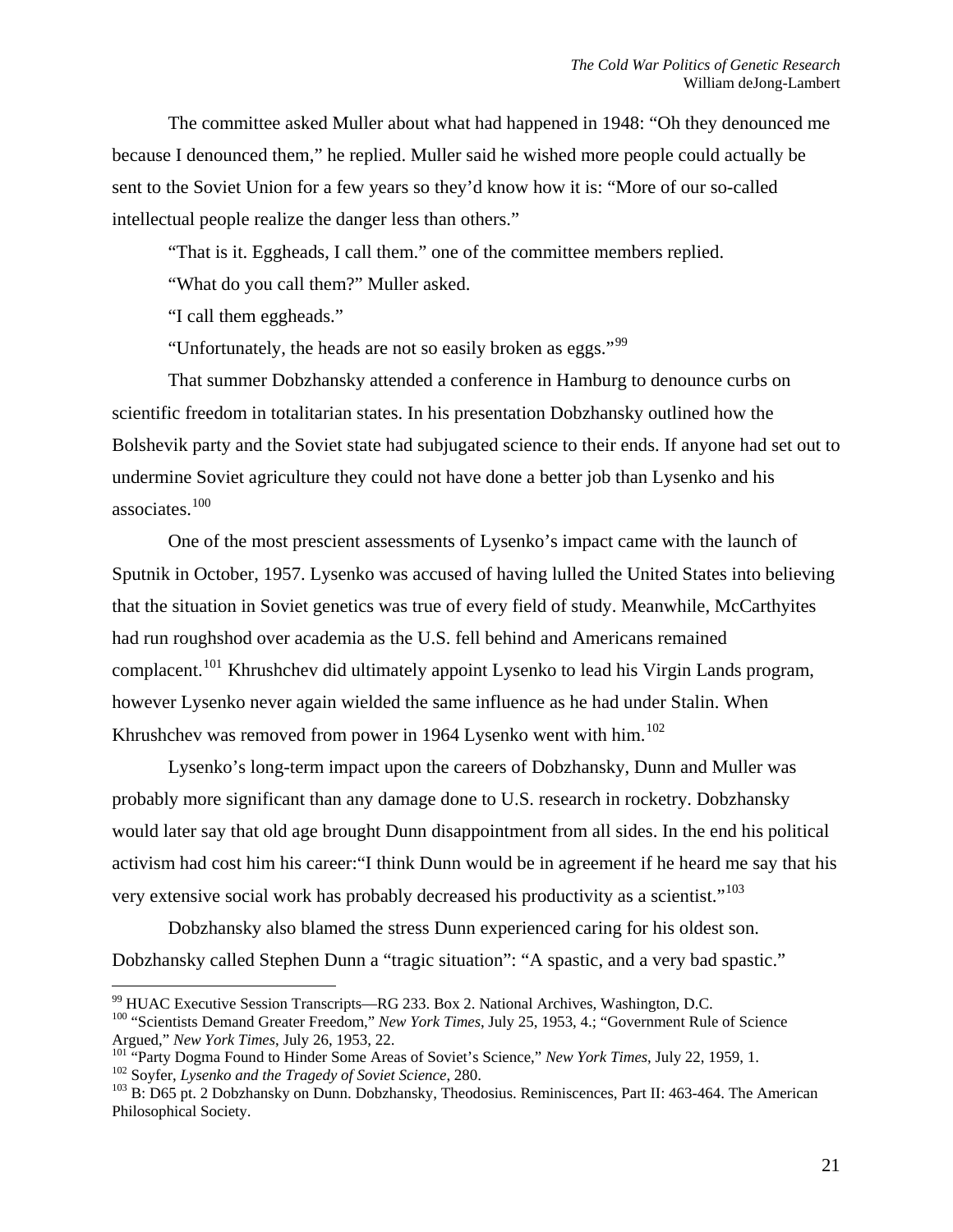However Stephen had a genius I.Q. and ended up receiving a degree in anthropology from Columbia, despite his condition.<sup>[104](#page-21-0)</sup> According to Dobzhansky, however, Stephen Dunn's predicament occupied Dunn's mind all his life—depressed him continually. The example of Stephen Dunn was "something that gives one pause," he said. "As a matter of fact, this situation is of the kind which makes one immediately think of euthanasia." Stephen Dunn, to Dobzhansky, was a "philosophical problem which is not easy to solve"—someone who would be better off dead but had "adjusted to his misery."<sup>[105](#page-21-1)</sup>

Meanwhile Dobzhansky thrived. He received the Kimber Genetics award, a Guggenheim, honorary degrees from Columbia, Berkeley and University of Padua, a National Medal of Science and, along with three astronauts from the Apollo 9 space mission, a gold medal from the New York Museum of Natural History.<sup>[106](#page-21-2)</sup> In 1972 he appeared in a film shown to a Congress of Geneticists and Selectionists in Moscow. As the film began Dobzhansky's face and name on the screen drew applause from several hundred people in the audience. Suddenly the film was shut off with the explanation that the sound system had failed. It was rescheduled for the next day, but the second time the sound track was so badly garbled that when Dobzhansky spoke it was impossible to understand him. Once his brief cameo ended the technical problems disappeared and the rest of the film was clear and comprehensible.<sup>[107](#page-21-3)</sup> Dobzhansky was never allowed to return to the Soviet Union.

 One salutary effect of the impact of the Sputnik launch on science in the United States is that it offered biologists the opportunity to argue for the teaching of evolution in public schools.

<span id="page-21-0"></span><sup>&</sup>lt;sup>104</sup> Leslie Clarence Dunn accompanied his son to Italy where they did a joint-research project on a group of Jews in Rome. Stephen's anthropological data was published as his dissertation and they wrote an article on the experience for *Scientific American*. See Stephen Porter Dunn. *The Influence of Ideology on Culture Change; Two Test Cases*  (Ph.D. Dissertation, Columbia University, 1959)., and Leslie C. and Stephen P. Dunn, "The Jewish Community of Rome," *Scientific American*, March, 1957, p.p. 119-124.<br><sup>105</sup> B: D65 pt. 2 Dobzhansky on Dunn. Dobzhansky, Theodosius. Reminiscences, Part II: 461-469. The American

<span id="page-21-1"></span>Philosophical Society.

<span id="page-21-2"></span><sup>106 &</sup>quot;Research Grants Made," *New York Times*, July 13, 1959, 50.; "Academy Cites Seven for Science Work," *New York Times*, April 28, 1958, 26.; "Guggenheim Fund Grants \$1,500,000," *New York Times*, April 20, 1959, 23.;

<sup>&</sup>quot;Television," *New York Times*, September 17, 1966.; "Dobzhansky Gets Degree," *New York Times*, April 4, 1968, 12.; "Geneticist Reports Seeing Start of a New Species," *New York Times*, March 13, 1967, 26.; "Museum Will

<span id="page-21-3"></span>Close for Centennial Day," *New York Times*, April 6, 1969, 33.<br><sup>107</sup> Correspondence, Professor Mel Greene to Isadore Michael Lerner, February 24, 1972. B: L 563 Lerner. Medvedev, Z.A.—Materials 1972 #1 (Jan.-Apr.). The American Philosophical Society.; "Breakdown in Moscow Blocks Film of Scientist," *The Washington Post*, February 11, 1972.; "U.S. Critic of Lysenkoism, in Film, Stirs Soviet Parley," *The New York Times*, February 12, 1972, 12.